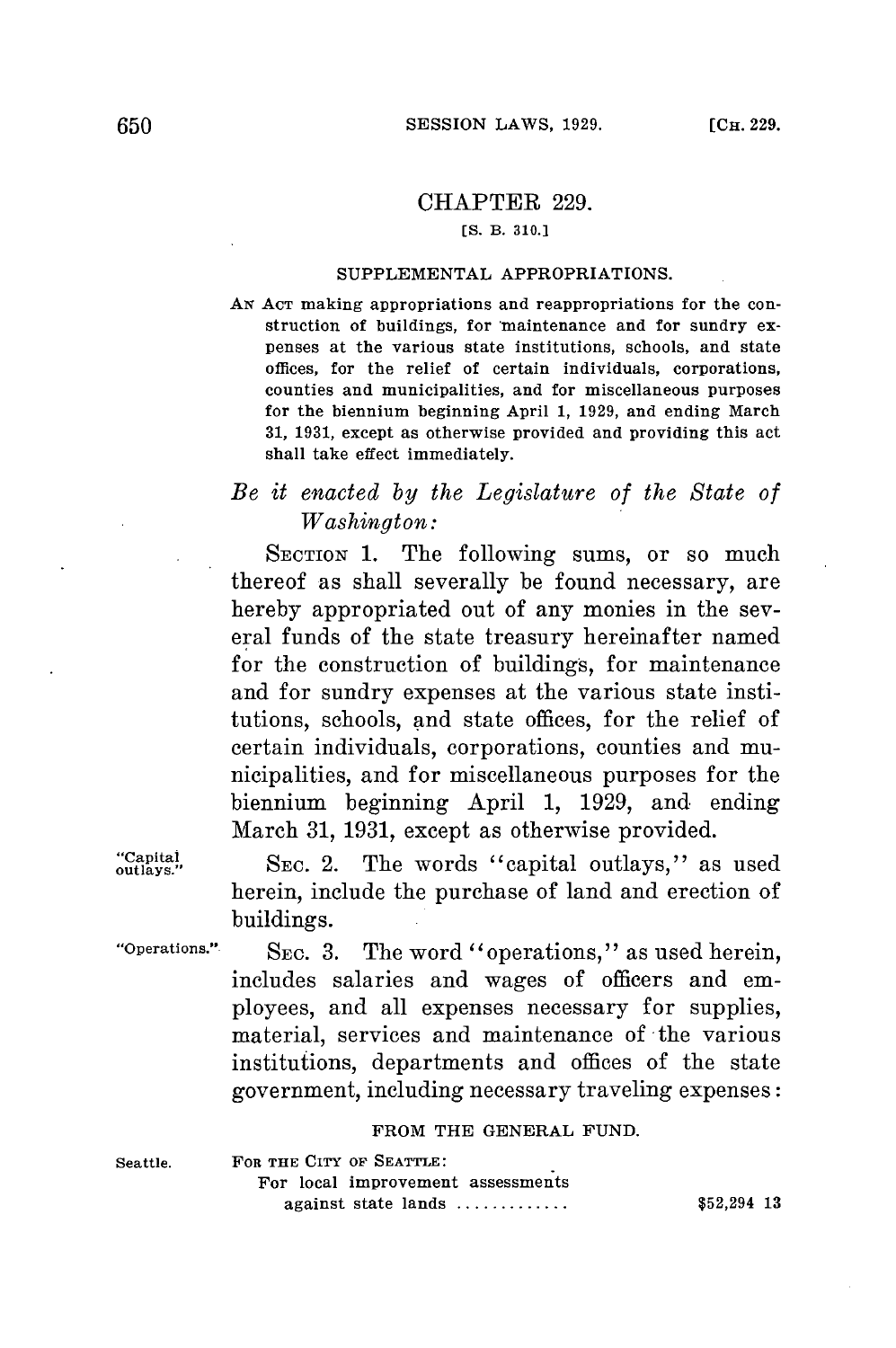$\overline{a}$ 

÷,

 $\ddot{\phantom{0}}$ 

| FOR THE CITY OF SPOKANE:                                                                                            |                   |            | Spokane.                  |
|---------------------------------------------------------------------------------------------------------------------|-------------------|------------|---------------------------|
| Assessments against School Section<br>$16-25-43E$ . Dist. $1694$                                                    |                   |            |                           |
| School Section 16-25-43 E. Dist. 1617                                                                               | \$383 20<br>63 55 |            |                           |
| School Section 16-25-43 E. Dist. 1598                                                                               | 688 27            |            |                           |
| School Section 16-25-43 E. Dist. 1157                                                                               | 59 23             |            |                           |
| School Section 16-25-43 E. Dist. 1583                                                                               | 239 58            |            |                           |
|                                                                                                                     |                   |            |                           |
|                                                                                                                     |                   | \$1,433 83 |                           |
| FOR THE CITY OF BELLINGHAM:<br>Assessments against part of Blocks<br>42, 97, 99, and 124, Whatcom Tide              |                   |            | Bellingham.               |
| Lands, Dist. 873                                                                                                    |                   | \$47 17    |                           |
| FOR THE CITY OF PORT ANGELES:<br>Assessments against Harbor Area in<br>front Lots 8 and 9, Block $2\frac{1}{2}$ and |                   |            | Port<br>Angeles.          |
| Lot 6, Block 1, Dist. $118$                                                                                         |                   | \$459 00   |                           |
| FOR KLICKITAT COUNTY:<br>White Salmon Irrigation District tax                                                       |                   |            | Klickitat<br>county.      |
| for 1927 and 1928 on SW14 of<br>$NW\frac{1}{4}$ Sec. 36-4-10E                                                       |                   | \$241 50   |                           |
| FOR OKANOGAN COUNTY:                                                                                                |                   |            | Okanogan                  |
| Whitestone Reclamation District tax                                                                                 |                   |            | county.                   |
| for 1927 and 1928 on part of Twp.                                                                                   |                   |            |                           |
| $38-26E$ and $38N-27E$                                                                                              | \$1,793 61        |            |                           |
| Methow Valley Irrigation Dist. tax                                                                                  |                   |            |                           |
| for 1926, 1927 and 1928 on part                                                                                     |                   |            |                           |
| $SW\frac{1}{4}$ of NW $\frac{1}{4}$ Sec. 15-32-22E                                                                  | 265 12            |            |                           |
| Methow-Okanogan Reclamation Dist.                                                                                   |                   |            |                           |
| (Brewster Division) tax for 1918                                                                                    |                   |            |                           |
| to 1925 inclusive on part Secs. 5<br>and 7, 30-25 $E$                                                               |                   |            |                           |
| Methow-Okanogan Reclamation Dist.                                                                                   | 324 77            |            |                           |
| (Okeh Division) for 1926, 1927,                                                                                     |                   |            |                           |
| and 1928 on part Sec. 36-31-24E                                                                                     | 488 23            |            |                           |
|                                                                                                                     |                   |            |                           |
|                                                                                                                     |                   | \$2,871 73 |                           |
| FOR STEVENS COUNTY:                                                                                                 |                   |            |                           |
| Fruitland Irrigation Dist. tax for                                                                                  |                   |            | Vetoed.                   |
| 1926-27 on part Sec. 5, $33-37E$                                                                                    |                   | \$7,054 34 |                           |
| FOR GRAYS HARBOR COUNTY:                                                                                            |                   |            | Grays Har-<br>bor county. |
| For 1928 maintenance tax, diking                                                                                    |                   |            |                           |
| $(and Drainage) Dist. No. 4. \ldots.$                                                                               |                   | \$967 12   |                           |
| FOR ISLAND COUNTY:                                                                                                  |                   |            | Island                    |
| Drainage tax on part Sec. 33-33-1E.                                                                                 |                   |            | counties.                 |
| Dist. 3, for $1928$ and $1929$                                                                                      |                   | \$110 92   |                           |
|                                                                                                                     |                   |            |                           |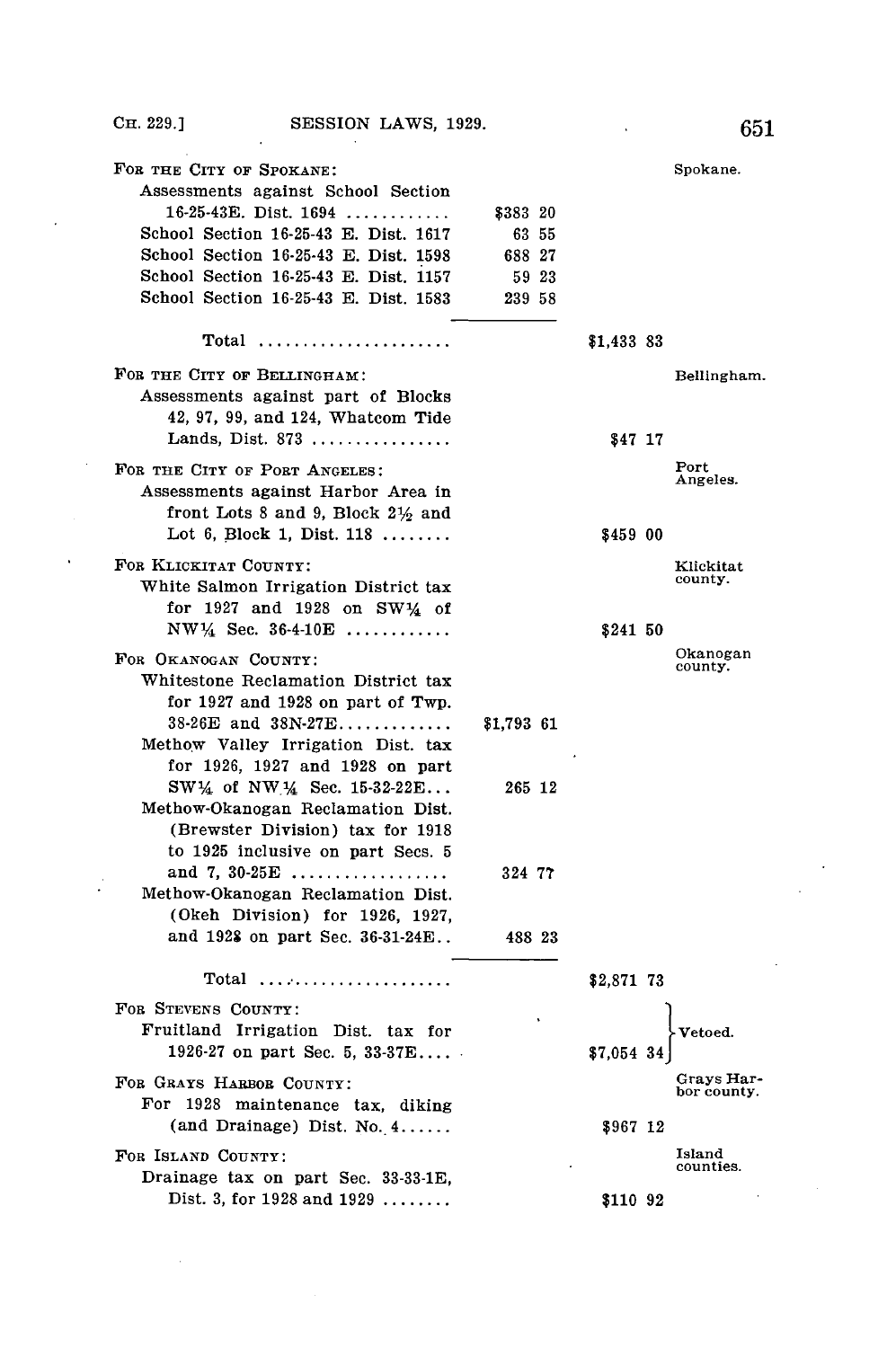$\cdot$ 

 $\hat{\mathbf{r}}$ 

| Pend Oreille<br>county.   | FOR PEND OREILLE COUNTY:<br>Drainage tax on part Sec. 35-33-43E,<br>Dist. 2, for 1927 and $1928$                                                                  |            |       | \$76 04     |  |
|---------------------------|-------------------------------------------------------------------------------------------------------------------------------------------------------------------|------------|-------|-------------|--|
| Skagit<br>county.         | FOR SKAGIT COUNTY:<br>Dike tax on $NW\frac{1}{4}$ of SW $\frac{1}{4}$ Sec. 16-<br>35-3E, Dist. 14, for 1925 to 1928 inc.<br>Dike tax on Lots 3 and 4, Sec. 36-34- | \$57 76    |       |             |  |
|                           | 3E, Dist. 15, for 1925 to 1928 inc.                                                                                                                               | 35 88      |       |             |  |
|                           | Dike tax on part Sec. 16-35-4E, Dist.<br>14, 1925 to 1928 inc. $\ldots \ldots \ldots$<br>Dike tax on Lots 3 and 4, Sec. 36-34-                                    | 1.078 28   |       |             |  |
|                           | 3E, Dist. 1, for 1925 to 1928 inc<br>Dike tax on $E\frac{1}{2}$ of NW $\frac{1}{4}$ of Sec.<br>16-33-3E, Dist. 15, for 1925 to 1928                               | 31 05      |       |             |  |
|                           |                                                                                                                                                                   | 1,075 54   |       |             |  |
|                           | $Total$                                                                                                                                                           |            |       | \$2,278 51  |  |
| Walla Walla<br>county.    | FOR WALLA WALLA COUNTY:<br>Drainage tax on part Sec. 16-8-31E,<br>Dist. 2, for 1917 to 1928 inc. $\dots$                                                          |            |       | \$2,996 05  |  |
| Benton<br>county.         | FOR BENTON COUNTY:<br>Sunnyside Irrigation Dist. tax for<br>1927 and $1928$                                                                                       |            |       | \$2,048 68  |  |
| Thurston<br>county.       | FOR THURSTON COUNTY:<br>Drainage tax for 1927, Dist. 101, on<br>$SW\frac{1}{4}$ of $NW\frac{1}{4}$ Sec. 36-17-3W                                                  |            |       | \$62 27     |  |
| Gravs Har-<br>bor county. | FOR GRAYS HARBOR COUNTY:<br>Weed Dist. No. 1, 1927 and 1928 tax<br>on part Sec. $16-17-7W$                                                                        |            |       | \$95 97     |  |
| Everett.                  | FOR THE CITY OF EVERETT:<br>Assessments against SW14 of NE14                                                                                                      |            |       |             |  |
|                           | Sec. 36-29-4E, Dist. 293, for 1928<br>Assessments against SW1/4 of NE1/4                                                                                          | \$2,322 88 |       |             |  |
|                           | Sec. 36-29-4E, Dist. 400, for 1928                                                                                                                                |            | 29 27 |             |  |
|                           | Total                                                                                                                                                             |            |       | \$2,352 15  |  |
| Clark<br>county.          | FOR CLARK COUNTY:<br>Maintenance and Construction tax,<br>Dist. 5, for 1924 to 1928 inc. on                                                                       |            |       |             |  |
|                           | part Sec. $36.3 \text{ } 2E$                                                                                                                                      |            |       | \$389 58    |  |
| Ellensburg.               | FOR THE CITY OF ELLENSBURG:<br>Street<br>improvements<br>on Walnut-<br>Ninth-"E" Streets, Dist. 1927-"A",                                                         |            |       |             |  |
|                           | on Normal School tract                                                                                                                                            |            |       | \$17,873 26 |  |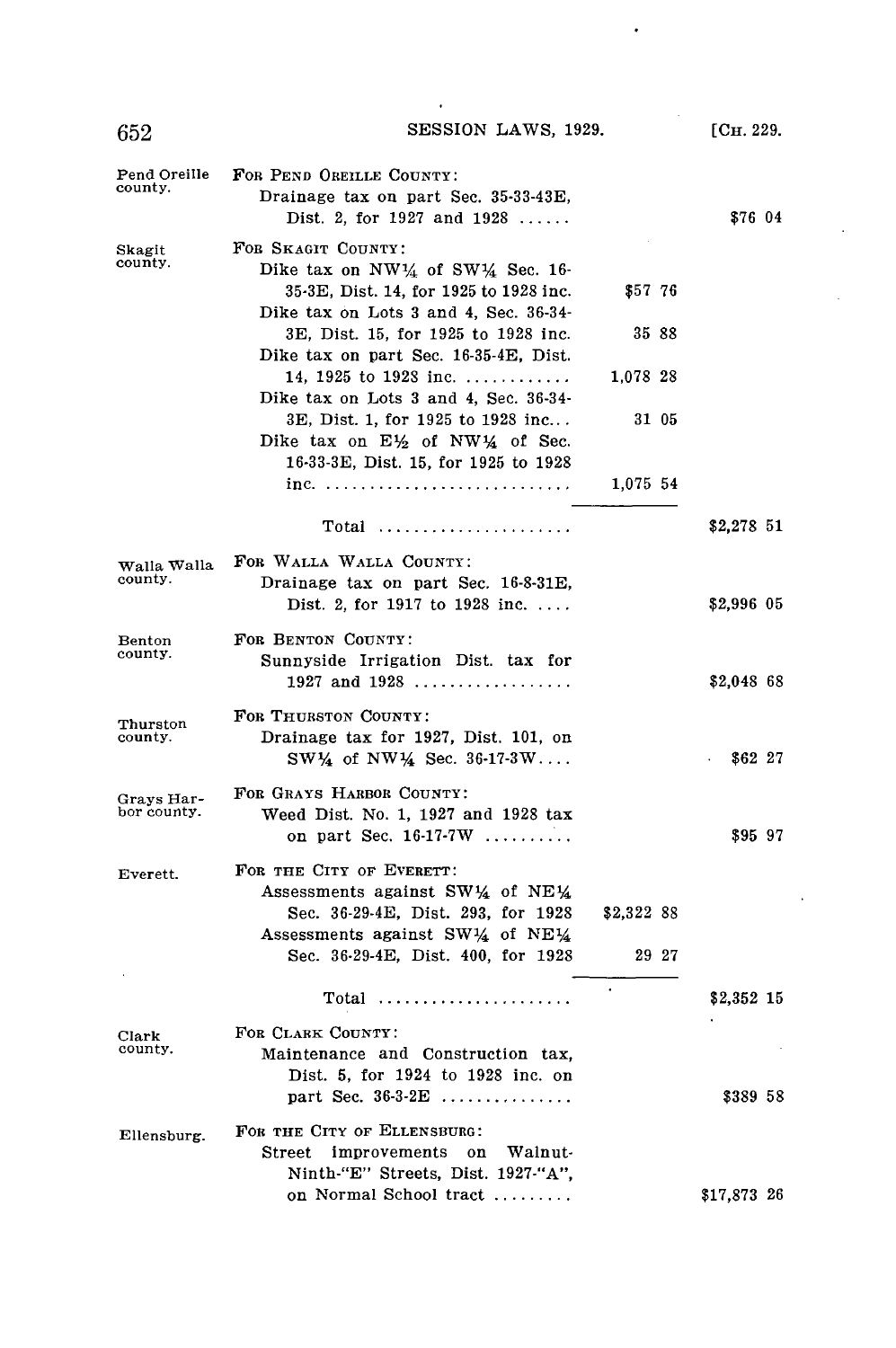Cn. **229.] SESSION** LAWS, **1929. 653**

 $\hat{\mathcal{A}}$ 

 $\sim 10$ 

 $\sim$ 

| county.<br>Yakima Benton Irrigation Dist. tax<br>\$247 60<br>Outlook Irrigation Dist. tax for 1927<br>and 1928<br>195 65<br>Dike and Drainage tax on State Fair<br>Grounds for 1917 to 1927 inc<br>749 07<br>\$1,192 32<br>Total<br>Jefferson<br>FOR JEFFERSON COUNTY:<br>county.<br>Dike and Drainage tax against part<br>Sec. 36-29-1W, Chimacum Drain-<br>age Dist. for $1927$ and $1928$<br>\$181 53<br>FOR WAHKIAKUM COUNTY:<br>Wahkiakum<br>county.<br>Drainage assessments against part<br>Sec. 24-8-6W, Dist. 1, for the years<br>$1926-27-28$<br>\$3,077 66<br>Drainage assessments against part<br>Sec. 16-9-6W, Dist. 4, for the years<br>$1926-27-28$<br>2,513 84<br>\$5,591 50<br>FOR THE CITY OF SEATTLE:<br>Seattle.<br>For construction of park and play-<br>field in Scottish Heights Addition;<br>Improvement of E. 37th St. et al;<br>Dists. 4648 and 5430, on lands do-<br>nated to the University of Wash-<br>ington by deed dated Sept. 16, 1927,<br>by the Associated Students of the<br>University of Washington<br>\$7,631 73<br>For improvement of Taylor Avenue<br>et al., Dist. 4721, on old University<br>grounds<br>1,168 65<br>For improvement of Broad Street et<br>al., Dist. 4488, on old University<br>530 20<br>grounds | FOR YAKIMA COUNTY:              |          |  | Yakima |
|-------------------------------------------------------------------------------------------------------------------------------------------------------------------------------------------------------------------------------------------------------------------------------------------------------------------------------------------------------------------------------------------------------------------------------------------------------------------------------------------------------------------------------------------------------------------------------------------------------------------------------------------------------------------------------------------------------------------------------------------------------------------------------------------------------------------------------------------------------------------------------------------------------------------------------------------------------------------------------------------------------------------------------------------------------------------------------------------------------------------------------------------------------------------------------------------------------------------------------------------------------------|---------------------------------|----------|--|--------|
|                                                                                                                                                                                                                                                                                                                                                                                                                                                                                                                                                                                                                                                                                                                                                                                                                                                                                                                                                                                                                                                                                                                                                                                                                                                             |                                 |          |  |        |
|                                                                                                                                                                                                                                                                                                                                                                                                                                                                                                                                                                                                                                                                                                                                                                                                                                                                                                                                                                                                                                                                                                                                                                                                                                                             |                                 |          |  |        |
|                                                                                                                                                                                                                                                                                                                                                                                                                                                                                                                                                                                                                                                                                                                                                                                                                                                                                                                                                                                                                                                                                                                                                                                                                                                             |                                 |          |  |        |
|                                                                                                                                                                                                                                                                                                                                                                                                                                                                                                                                                                                                                                                                                                                                                                                                                                                                                                                                                                                                                                                                                                                                                                                                                                                             |                                 |          |  |        |
|                                                                                                                                                                                                                                                                                                                                                                                                                                                                                                                                                                                                                                                                                                                                                                                                                                                                                                                                                                                                                                                                                                                                                                                                                                                             |                                 |          |  |        |
|                                                                                                                                                                                                                                                                                                                                                                                                                                                                                                                                                                                                                                                                                                                                                                                                                                                                                                                                                                                                                                                                                                                                                                                                                                                             |                                 |          |  |        |
|                                                                                                                                                                                                                                                                                                                                                                                                                                                                                                                                                                                                                                                                                                                                                                                                                                                                                                                                                                                                                                                                                                                                                                                                                                                             |                                 |          |  |        |
|                                                                                                                                                                                                                                                                                                                                                                                                                                                                                                                                                                                                                                                                                                                                                                                                                                                                                                                                                                                                                                                                                                                                                                                                                                                             |                                 |          |  |        |
|                                                                                                                                                                                                                                                                                                                                                                                                                                                                                                                                                                                                                                                                                                                                                                                                                                                                                                                                                                                                                                                                                                                                                                                                                                                             |                                 |          |  |        |
|                                                                                                                                                                                                                                                                                                                                                                                                                                                                                                                                                                                                                                                                                                                                                                                                                                                                                                                                                                                                                                                                                                                                                                                                                                                             |                                 |          |  |        |
|                                                                                                                                                                                                                                                                                                                                                                                                                                                                                                                                                                                                                                                                                                                                                                                                                                                                                                                                                                                                                                                                                                                                                                                                                                                             |                                 |          |  |        |
|                                                                                                                                                                                                                                                                                                                                                                                                                                                                                                                                                                                                                                                                                                                                                                                                                                                                                                                                                                                                                                                                                                                                                                                                                                                             |                                 |          |  |        |
|                                                                                                                                                                                                                                                                                                                                                                                                                                                                                                                                                                                                                                                                                                                                                                                                                                                                                                                                                                                                                                                                                                                                                                                                                                                             |                                 |          |  |        |
|                                                                                                                                                                                                                                                                                                                                                                                                                                                                                                                                                                                                                                                                                                                                                                                                                                                                                                                                                                                                                                                                                                                                                                                                                                                             |                                 |          |  |        |
|                                                                                                                                                                                                                                                                                                                                                                                                                                                                                                                                                                                                                                                                                                                                                                                                                                                                                                                                                                                                                                                                                                                                                                                                                                                             |                                 |          |  |        |
|                                                                                                                                                                                                                                                                                                                                                                                                                                                                                                                                                                                                                                                                                                                                                                                                                                                                                                                                                                                                                                                                                                                                                                                                                                                             |                                 |          |  |        |
|                                                                                                                                                                                                                                                                                                                                                                                                                                                                                                                                                                                                                                                                                                                                                                                                                                                                                                                                                                                                                                                                                                                                                                                                                                                             |                                 |          |  |        |
|                                                                                                                                                                                                                                                                                                                                                                                                                                                                                                                                                                                                                                                                                                                                                                                                                                                                                                                                                                                                                                                                                                                                                                                                                                                             |                                 |          |  |        |
|                                                                                                                                                                                                                                                                                                                                                                                                                                                                                                                                                                                                                                                                                                                                                                                                                                                                                                                                                                                                                                                                                                                                                                                                                                                             |                                 |          |  |        |
|                                                                                                                                                                                                                                                                                                                                                                                                                                                                                                                                                                                                                                                                                                                                                                                                                                                                                                                                                                                                                                                                                                                                                                                                                                                             |                                 |          |  |        |
|                                                                                                                                                                                                                                                                                                                                                                                                                                                                                                                                                                                                                                                                                                                                                                                                                                                                                                                                                                                                                                                                                                                                                                                                                                                             |                                 |          |  |        |
|                                                                                                                                                                                                                                                                                                                                                                                                                                                                                                                                                                                                                                                                                                                                                                                                                                                                                                                                                                                                                                                                                                                                                                                                                                                             |                                 |          |  |        |
|                                                                                                                                                                                                                                                                                                                                                                                                                                                                                                                                                                                                                                                                                                                                                                                                                                                                                                                                                                                                                                                                                                                                                                                                                                                             |                                 |          |  |        |
|                                                                                                                                                                                                                                                                                                                                                                                                                                                                                                                                                                                                                                                                                                                                                                                                                                                                                                                                                                                                                                                                                                                                                                                                                                                             |                                 |          |  |        |
|                                                                                                                                                                                                                                                                                                                                                                                                                                                                                                                                                                                                                                                                                                                                                                                                                                                                                                                                                                                                                                                                                                                                                                                                                                                             |                                 |          |  |        |
|                                                                                                                                                                                                                                                                                                                                                                                                                                                                                                                                                                                                                                                                                                                                                                                                                                                                                                                                                                                                                                                                                                                                                                                                                                                             |                                 |          |  |        |
|                                                                                                                                                                                                                                                                                                                                                                                                                                                                                                                                                                                                                                                                                                                                                                                                                                                                                                                                                                                                                                                                                                                                                                                                                                                             |                                 |          |  |        |
|                                                                                                                                                                                                                                                                                                                                                                                                                                                                                                                                                                                                                                                                                                                                                                                                                                                                                                                                                                                                                                                                                                                                                                                                                                                             |                                 |          |  |        |
|                                                                                                                                                                                                                                                                                                                                                                                                                                                                                                                                                                                                                                                                                                                                                                                                                                                                                                                                                                                                                                                                                                                                                                                                                                                             |                                 |          |  |        |
|                                                                                                                                                                                                                                                                                                                                                                                                                                                                                                                                                                                                                                                                                                                                                                                                                                                                                                                                                                                                                                                                                                                                                                                                                                                             |                                 |          |  |        |
|                                                                                                                                                                                                                                                                                                                                                                                                                                                                                                                                                                                                                                                                                                                                                                                                                                                                                                                                                                                                                                                                                                                                                                                                                                                             |                                 |          |  |        |
|                                                                                                                                                                                                                                                                                                                                                                                                                                                                                                                                                                                                                                                                                                                                                                                                                                                                                                                                                                                                                                                                                                                                                                                                                                                             |                                 |          |  |        |
|                                                                                                                                                                                                                                                                                                                                                                                                                                                                                                                                                                                                                                                                                                                                                                                                                                                                                                                                                                                                                                                                                                                                                                                                                                                             |                                 |          |  |        |
|                                                                                                                                                                                                                                                                                                                                                                                                                                                                                                                                                                                                                                                                                                                                                                                                                                                                                                                                                                                                                                                                                                                                                                                                                                                             |                                 |          |  |        |
|                                                                                                                                                                                                                                                                                                                                                                                                                                                                                                                                                                                                                                                                                                                                                                                                                                                                                                                                                                                                                                                                                                                                                                                                                                                             |                                 |          |  |        |
|                                                                                                                                                                                                                                                                                                                                                                                                                                                                                                                                                                                                                                                                                                                                                                                                                                                                                                                                                                                                                                                                                                                                                                                                                                                             |                                 |          |  |        |
|                                                                                                                                                                                                                                                                                                                                                                                                                                                                                                                                                                                                                                                                                                                                                                                                                                                                                                                                                                                                                                                                                                                                                                                                                                                             |                                 |          |  |        |
|                                                                                                                                                                                                                                                                                                                                                                                                                                                                                                                                                                                                                                                                                                                                                                                                                                                                                                                                                                                                                                                                                                                                                                                                                                                             |                                 |          |  |        |
|                                                                                                                                                                                                                                                                                                                                                                                                                                                                                                                                                                                                                                                                                                                                                                                                                                                                                                                                                                                                                                                                                                                                                                                                                                                             |                                 |          |  |        |
|                                                                                                                                                                                                                                                                                                                                                                                                                                                                                                                                                                                                                                                                                                                                                                                                                                                                                                                                                                                                                                                                                                                                                                                                                                                             |                                 |          |  |        |
| \$9,330 58                                                                                                                                                                                                                                                                                                                                                                                                                                                                                                                                                                                                                                                                                                                                                                                                                                                                                                                                                                                                                                                                                                                                                                                                                                                  |                                 |          |  |        |
|                                                                                                                                                                                                                                                                                                                                                                                                                                                                                                                                                                                                                                                                                                                                                                                                                                                                                                                                                                                                                                                                                                                                                                                                                                                             |                                 |          |  |        |
| FOR THE CITY OF BELLINGHAM:<br>Bellingham.                                                                                                                                                                                                                                                                                                                                                                                                                                                                                                                                                                                                                                                                                                                                                                                                                                                                                                                                                                                                                                                                                                                                                                                                                  |                                 |          |  |        |
| For Holly Street bridge etc., Dist.                                                                                                                                                                                                                                                                                                                                                                                                                                                                                                                                                                                                                                                                                                                                                                                                                                                                                                                                                                                                                                                                                                                                                                                                                         |                                 |          |  |        |
| No. 685, on SE 70 ft. of Lots 9                                                                                                                                                                                                                                                                                                                                                                                                                                                                                                                                                                                                                                                                                                                                                                                                                                                                                                                                                                                                                                                                                                                                                                                                                             |                                 |          |  |        |
| and 10, Block 88, New Whatcom<br>S4 36                                                                                                                                                                                                                                                                                                                                                                                                                                                                                                                                                                                                                                                                                                                                                                                                                                                                                                                                                                                                                                                                                                                                                                                                                      |                                 |          |  |        |
| For improvement of High St., Dist.                                                                                                                                                                                                                                                                                                                                                                                                                                                                                                                                                                                                                                                                                                                                                                                                                                                                                                                                                                                                                                                                                                                                                                                                                          |                                 |          |  |        |
|                                                                                                                                                                                                                                                                                                                                                                                                                                                                                                                                                                                                                                                                                                                                                                                                                                                                                                                                                                                                                                                                                                                                                                                                                                                             | 882.<br>on Normal School tract, |          |  |        |
|                                                                                                                                                                                                                                                                                                                                                                                                                                                                                                                                                                                                                                                                                                                                                                                                                                                                                                                                                                                                                                                                                                                                                                                                                                                             | Blocks 1 and 2, Geo. A. Jenkins |          |  |        |
|                                                                                                                                                                                                                                                                                                                                                                                                                                                                                                                                                                                                                                                                                                                                                                                                                                                                                                                                                                                                                                                                                                                                                                                                                                                             | Addition                        | 1,369 97 |  |        |
|                                                                                                                                                                                                                                                                                                                                                                                                                                                                                                                                                                                                                                                                                                                                                                                                                                                                                                                                                                                                                                                                                                                                                                                                                                                             |                                 |          |  |        |
|                                                                                                                                                                                                                                                                                                                                                                                                                                                                                                                                                                                                                                                                                                                                                                                                                                                                                                                                                                                                                                                                                                                                                                                                                                                             |                                 |          |  |        |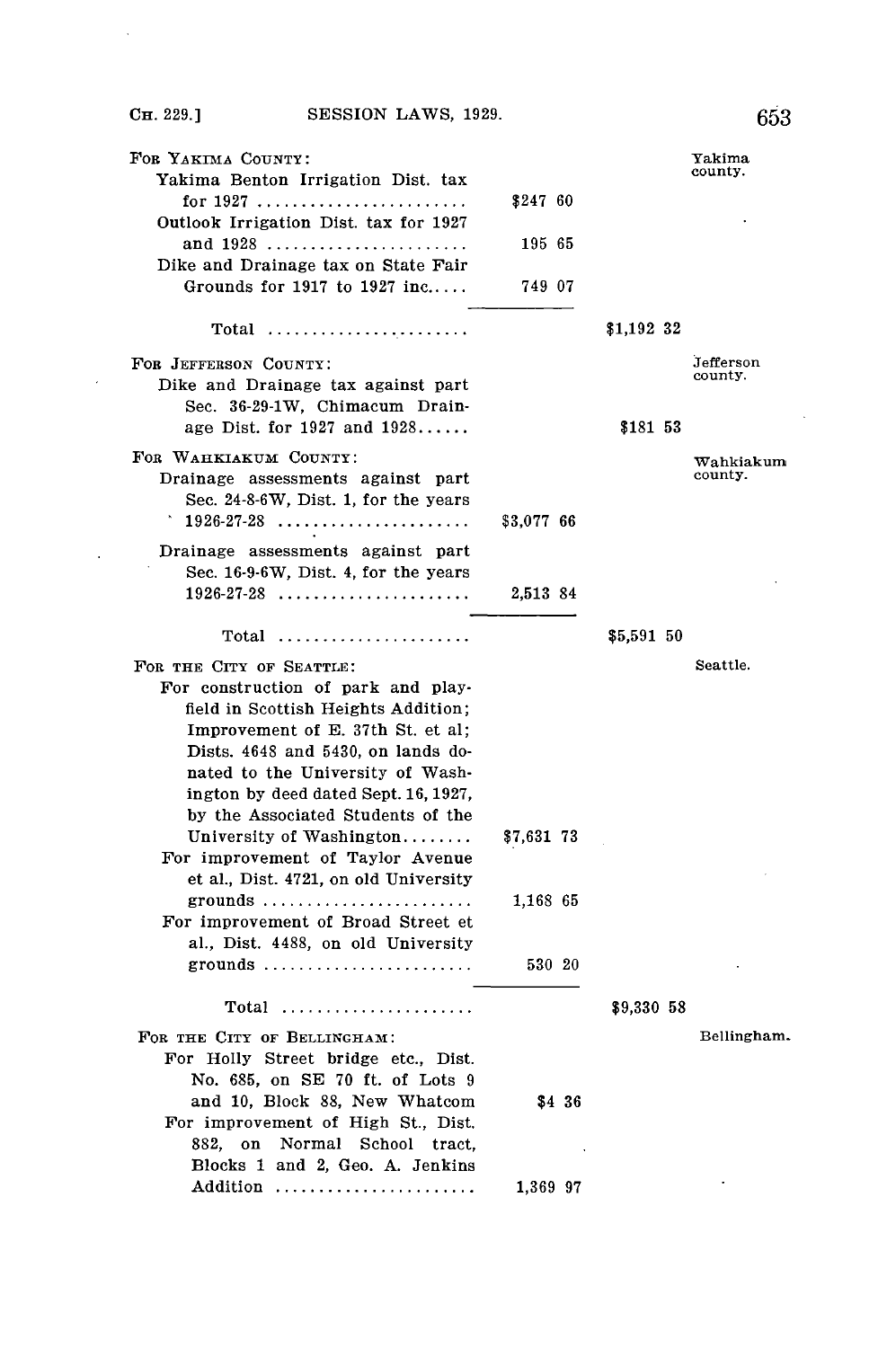$\overline{a}$ 

 $\mathcal{L}^{\pm}$ 

|                                         | For improvement of Maple St. Exten-<br>sion and Happy Valley Road, Dist.<br>807, on Normal School tract in<br>Blocks 3 and 6, South Whatcom<br>Addition                                                                                                                                                                                                                             | 68 18                                                                                                                                                   |                           |
|-----------------------------------------|-------------------------------------------------------------------------------------------------------------------------------------------------------------------------------------------------------------------------------------------------------------------------------------------------------------------------------------------------------------------------------------|---------------------------------------------------------------------------------------------------------------------------------------------------------|---------------------------|
|                                         | $Total$                                                                                                                                                                                                                                                                                                                                                                             |                                                                                                                                                         | \$1,442 51                |
| Aberdeen.                               | FOR THE CITY OF ABERDEEN:<br>For Sewer Dist. A, H St. from Che-<br>halis River to 3rd St., on Lots 1,<br>2, 3 and 4, Block 13, W. & B.<br>Add., Aberdeen Armory tract                                                                                                                                                                                                               |                                                                                                                                                         | \$235 80                  |
| Sunnyside.                              | FOR THE CITY OF SUNNYSIDE:<br>For Sewer Dist. 101, Highway Patrol<br>and Supply Station, on part of<br>Lots 6 and 7, Block 47, Town of<br>Sunnyside                                                                                                                                                                                                                                 |                                                                                                                                                         | \$403 56                  |
| Bellingham.                             | FOR THE CITY OF BELLINGHAM:<br>For paving alley East of Boulevard,<br>Dist. 901, on Armory tract, Lots<br>13, 14, 15 and 16, Block 56, New<br>Whatcom                                                                                                                                                                                                                               |                                                                                                                                                         | \$715 18                  |
| Tax refunds<br>for certain<br>counties. | FOR STATE'S PORTION OF TAXES REFUNDED BY COURT ORDERS:<br>(See Sec. 97, Chap. 130, Laws of 1925):<br>Pacific County<br>Spokane County<br>Grant County<br>Snohomish County<br>Thurston County<br>Yakima County<br>Pend Oreille County<br>Benton County<br>Walla Walla County<br>Lincoln County<br>Franklin County<br>Douglas County $\dots\dots\dots\dots\dots\dots$<br>Adams County | \$339 26<br>21,312 66<br>4,378 52<br>1,689 07<br>2,703 33<br>8,118 48<br>253 29<br>1,709 08<br>1,097 45<br>3,390 90<br>2,170 94<br>3,086 72<br>5,744 41 |                           |
| Grant<br>county.                        | Total<br>FOR GRANT COUNTY:<br>For State's portion of taxes remitted<br>by Grant County on lands sold by<br>the State to sundry persons under<br>contract of sale, said contracts<br>having been subsequently<br>can-<br>celled                                                                                                                                                      |                                                                                                                                                         | \$55,994 11<br>\$9,216 87 |

 $\bar{z}$ 

 $\ddot{\phantom{a}}$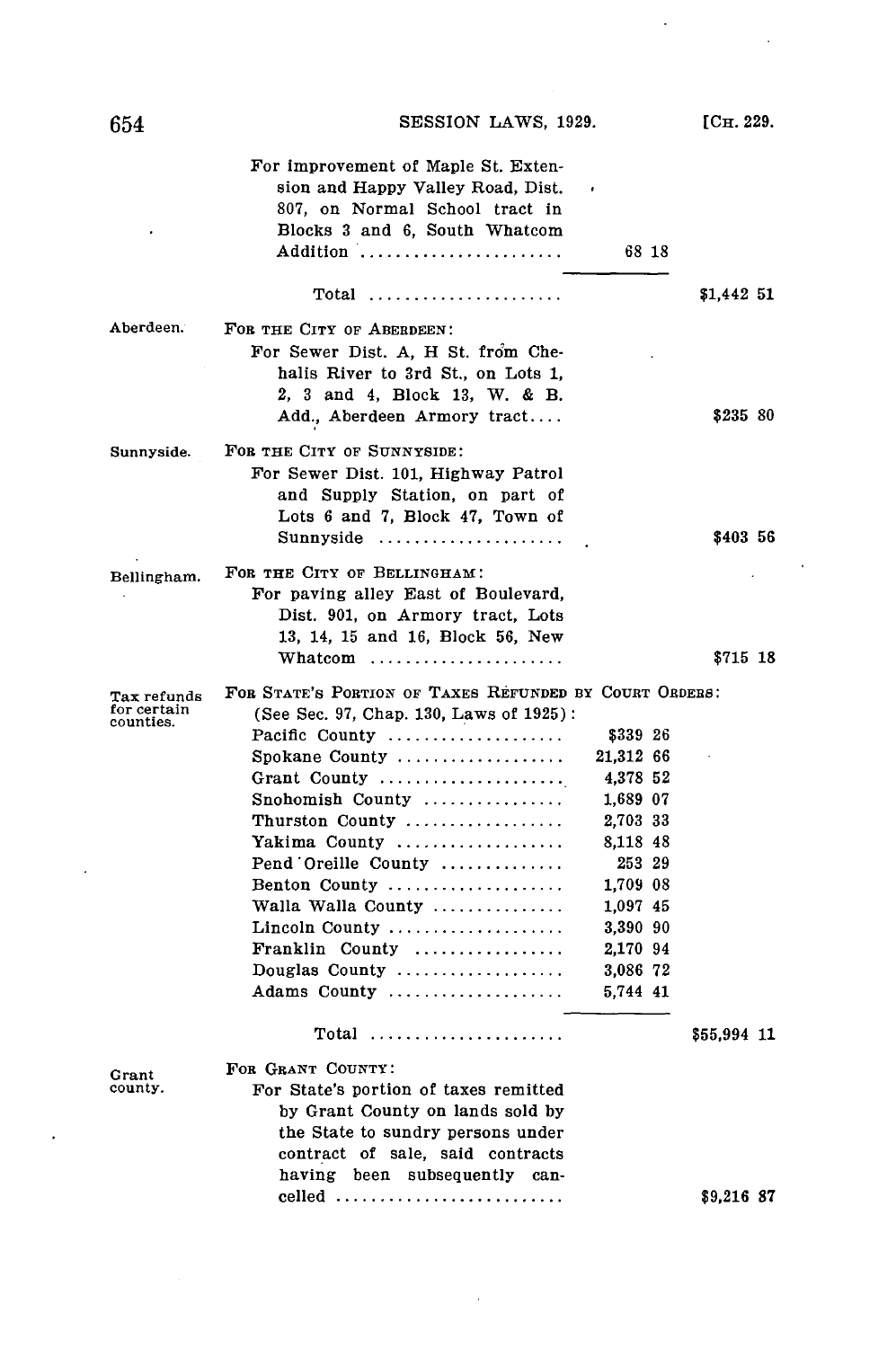| FOR DOUGLAS COUNTY:                                                                                                                                                                                                                               |          |          |         |
|---------------------------------------------------------------------------------------------------------------------------------------------------------------------------------------------------------------------------------------------------|----------|----------|---------|
| For Donohue Road Dist. No. 8,<br>assessment NW14 SW14, NE14<br>SW14, SE14 SW14, SW14 SW14,<br>$NW\frac{1}{4}$ SE $\frac{1}{4}$ , NE $\frac{1}{4}$ SE $\frac{1}{4}$ , SE $\frac{1}{4}$                                                             |          |          |         |
| $SE\frac{1}{4}$ , SW $\frac{1}{4}$ , SE $\frac{1}{4}$ , Sec. 18, Twp.                                                                                                                                                                             |          |          |         |
| 27-27, $(320 \text{ acres}) \dots \dots \dots \dots$                                                                                                                                                                                              | \$149 64 |          |         |
| For Donohue Road Dist. No. 4.<br>assessment NW14 NW14, NE14<br>NW14, SW14 NW14, SE14 NW14,<br>Sec. $7-26-24$ ; and NW $\frac{1}{4}$ NE $\frac{1}{4}$ ,<br>$NE\frac{1}{4}$ NE $\frac{1}{4}$ , SW $\frac{1}{4}$ NE $\frac{1}{4}$ , SE $\frac{1}{4}$ |          |          |         |
| NE\, Sec. 12, 26-23, (320 acres)                                                                                                                                                                                                                  | 370 44   |          |         |
| Total                                                                                                                                                                                                                                             |          | \$520 08 |         |
| FOR YAKIMA COUNTY:                                                                                                                                                                                                                                |          |          |         |
| Pomona Heights Irrigation Dist. for<br>1917; Fr. SW14 NW14, 6-14-19,                                                                                                                                                                              |          |          |         |
| $\text{tax}, \text{ including penalty} \dots \dots$                                                                                                                                                                                               | \$483    |          |         |
| Summitview Cowichee & Tieton Road                                                                                                                                                                                                                 |          |          |         |
| Improvement Dist. Assessment for                                                                                                                                                                                                                  |          |          |         |
| 1922-23-24-25-26, including interest:                                                                                                                                                                                                             |          |          |         |
| SE14 NW14 and NE14 SW14 and                                                                                                                                                                                                                       |          |          |         |
| $NW\frac{1}{4}$ SE $\frac{1}{4}$ , Sec. 16-14-17                                                                                                                                                                                                  | 326 38   |          | Vetoed. |
| Drainage Districts No. 27 and 32,<br>assessments and interest;<br>1927<br>and 1928: The por SE\ SE\.<br>NEX NWX ly S and E of diag-                                                                                                               |          |          |         |
| . onal line joining NE and SW cor<br>thereof ex road ad the pt SW14<br>NW1/4 ly S of line drawn from                                                                                                                                              |          |          |         |
| NE cor NW14 SW14 NW14 to SW<br>cor of said subd less R/W of Sec.                                                                                                                                                                                  |          |          |         |
| $16-10-21$                                                                                                                                                                                                                                        | 11 98    |          |         |
| Drainage Dist. No. 32 and Sunnyside                                                                                                                                                                                                               |          |          |         |
| Valley Irrigation Dist. taxes, 1921-<br>22-23-24-25-26-27-28, and interest:                                                                                                                                                                       |          |          |         |
| the pt NE14 NW14 ly N of line<br>drawn from NE cor SE14 SE14,                                                                                                                                                                                     |          |          |         |
| $NE\frac{1}{4}$ NW $\frac{1}{4}$ to SW cor said sub.                                                                                                                                                                                              |          |          |         |
| less Co. Rd. and NE14 NW14 Sec.                                                                                                                                                                                                                   |          |          |         |
| $16-10-21$                                                                                                                                                                                                                                        | 3,210 04 |          |         |
| Drainage Dist. No. 41 and Nob Hill                                                                                                                                                                                                                |          |          |         |
| and Ahtanum Rd. Dist. taxes,                                                                                                                                                                                                                      |          |          |         |
| 1922-23-24-25-26-27-28, and interest,                                                                                                                                                                                                             |          |          |         |
| $SE\frac{1}{4}$ NW $\frac{1}{4}$ less Co. Rd.: the pt                                                                                                                                                                                             |          |          |         |
| ly S of the center line of Co. Rd.<br>No. 456, as laid out across the sd                                                                                                                                                                          |          |          |         |
|                                                                                                                                                                                                                                                   |          |          |         |

 $\sim 10^{-1}$ 

 $\mathcal{L}_{\text{max}}$ 

 $\sim 10^{-11}$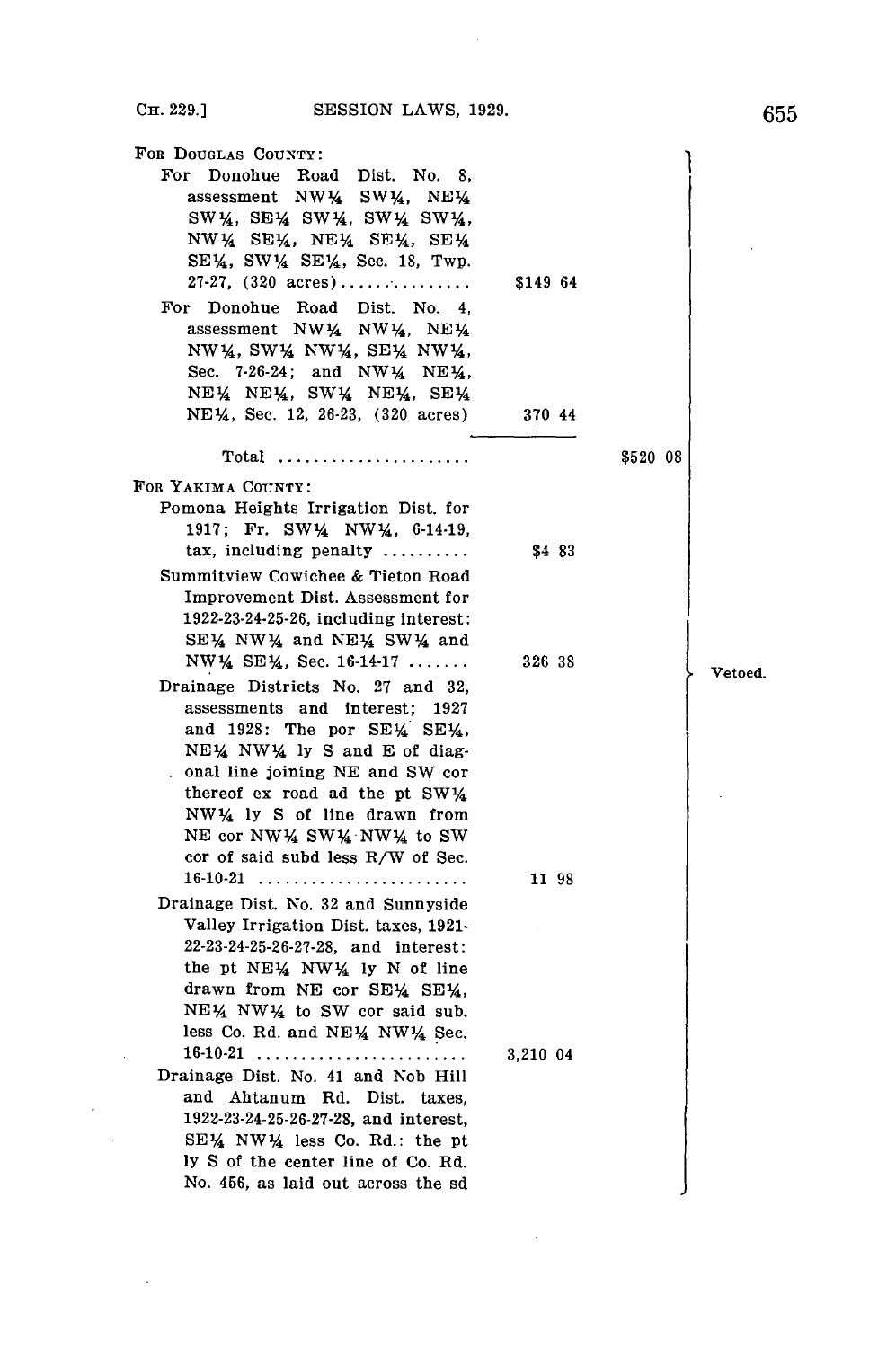| 656                                      | SESSION LAWS, 1929.                                                                                                                                                                                                                                                                                                                                                                                      |            | [Сн. 229.   |
|------------------------------------------|----------------------------------------------------------------------------------------------------------------------------------------------------------------------------------------------------------------------------------------------------------------------------------------------------------------------------------------------------------------------------------------------------------|------------|-------------|
|                                          | subdiv.:NE\{4 SW\{4 less Co. Rd.<br>the pt ly S of cent. Ii of Co. Rd.<br>No. 456, as laid out across the<br>subdiv.; $NW\frac{1}{4}$ SW $\frac{1}{4}$ less Co.<br>Rd.; the pt ly S of the center line<br>of Co. Rd. No. 456, as laid out<br>across the sd subdiv.;<br>SE ¼<br>$NW\frac{1}{4}$ less Co. Rd.; NE $\frac{1}{4}$ SW $\frac{1}{4}$<br>1; NW $\frac{1}{4}$ SW $\frac{1}{4}$ less Co. Rd.; all |            |             |
| Vetoed.                                  | in Sec. $36-13-17$<br>Sunnyside Valley Irrigation Dist.<br>assessment, 1921-24-25-26-27, in-<br>cluding penalty. NW $\frac{1}{4}$ NW $\frac{1}{4}$ less                                                                                                                                                                                                                                                  | 881 18     |             |
|                                          | $R/W$ Sec. 16-10-21<br>Sunnyside Valley Irrigation Dist.<br>assessment, 1927. The pt $SW4$<br>NW½ ly S of li drawn from<br>$NE\frac{1}{4}$ cor NW $\frac{1}{4}$ SW $\frac{1}{4}$ to SW cor<br>of said subdiv. less R/W, Sec.                                                                                                                                                                             | 1,084 40   |             |
|                                          | 16-10-21, and penalty $\ldots$                                                                                                                                                                                                                                                                                                                                                                           | 91 03      | \$5,609 84  |
| Seattle.                                 | FOR THE CITY OF SEATTLE:<br>For the relief of the City of Seattle<br>for payments made in the con-<br>demnation of the W1/2 of W1/2<br>NW $\frac{1}{4}$ Sec. 20-22-7, Sec. 36-22-10;<br>and $N\frac{1}{2}$ Sec. 16-22-8 in connection<br>with Cedar River watershed and<br>later found not to be state lands<br>For the relief of the City of Seattle                                                    | \$1,407 89 |             |
| Vetoed.                                  | for int. and principal for local<br>improvement dists. 3277 and 4519<br>for the improvement of Blocks 24<br>and 25, Lake Washington Shore<br>Lands                                                                                                                                                                                                                                                       | 8,619 35   |             |
|                                          |                                                                                                                                                                                                                                                                                                                                                                                                          |            | \$10,027 24 |
| Commis-<br>sioner of<br>Public<br>Lands. | FOR THE COMMISSIONER OF PUBLIC LANDS:<br>Survey and platting of first class tide<br>lands of Everett in the Snohom-<br>ish River<br>Survey and establishment of harbor<br>lines resurvey of existing tide<br>lands and survey and platting of<br>additional tide lands of the first                                                                                                                      | \$4,000 00 |             |
|                                          | class at Port Angeles                                                                                                                                                                                                                                                                                                                                                                                    | 7,500 00   |             |

 $\sim 10^{-11}$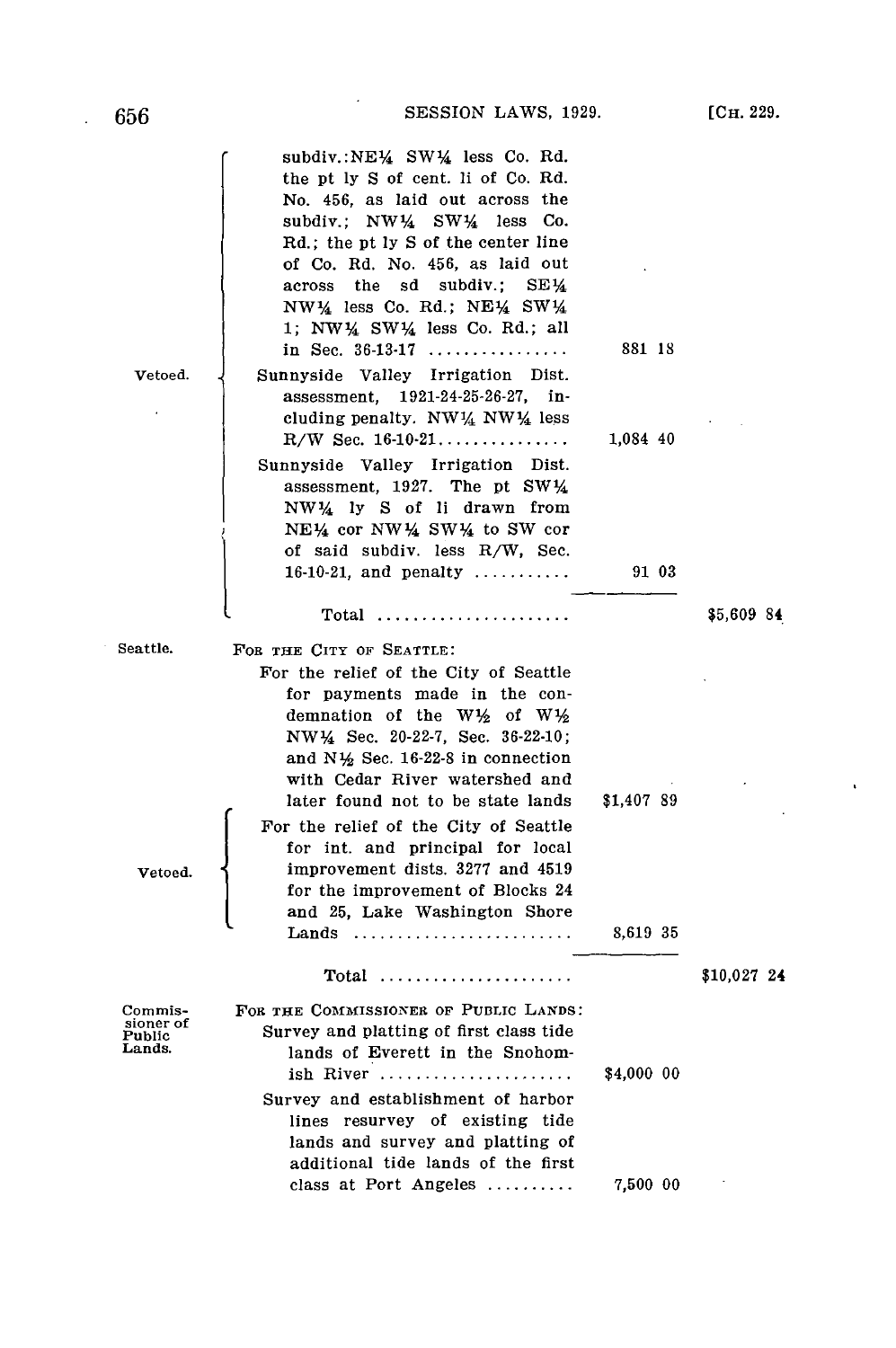| For the relief of Clark V. Savidge,<br>Commissioner of Public Lands,<br>for worthless check given as pay-<br>ment on contract of sale No. 8468<br>42 24                                                                                                                                                                                                       |             | Clark V.<br>Savidge.                        |
|---------------------------------------------------------------------------------------------------------------------------------------------------------------------------------------------------------------------------------------------------------------------------------------------------------------------------------------------------------------|-------------|---------------------------------------------|
| $Total$                                                                                                                                                                                                                                                                                                                                                       | \$11.542 24 |                                             |
| FOR THE GOVERNOR:                                                                                                                                                                                                                                                                                                                                             |             | Governor.                                   |
| For special investigation of records<br>in Washington, D. C. re. amount<br>of war supplies turned over to<br>this state by the War Dept<br>\$672 00<br>For traveling expenses incurred in<br>connection with official business<br>incident to discharge of duties as<br>Governor<br>during<br>period<br>from<br>April 1, 1925 to March 31, 1926<br>$3,115$ 00 |             |                                             |
|                                                                                                                                                                                                                                                                                                                                                               |             |                                             |
| $Total$                                                                                                                                                                                                                                                                                                                                                       | \$3,787 00  |                                             |
| FOR LIEUTENANT GOVERNOR:<br>For hotel bills and traveling expense                                                                                                                                                                                                                                                                                             | \$600 00    | Lieutenant<br>Governor.                     |
| FROM THE FISHERIES FUND.                                                                                                                                                                                                                                                                                                                                      |             |                                             |
| FOR DIVISION OF FISHERIES:                                                                                                                                                                                                                                                                                                                                    |             | Fisheries.                                  |
| Re-appropriation for hatcheries                                                                                                                                                                                                                                                                                                                               | \$36,650 00 |                                             |
| FROM THE GENERAL FUND.                                                                                                                                                                                                                                                                                                                                        |             |                                             |
| JUDGMENTS:                                                                                                                                                                                                                                                                                                                                                    |             | Judgments.                                  |
| MARTIN E. SNYDER<br>(State of Washington vs. Martin E. Snyder.)                                                                                                                                                                                                                                                                                               | \$57796     | Martin E.<br>Snyder.                        |
| HERTZ DRIV-UR-SELF STATIONS, INC<br>(State of Washington vs. Hertz Driv-Ur-Self<br>Stations, Inc.)                                                                                                                                                                                                                                                            | \$88 38     | Hertz<br>Driv-Ur-<br>Self.                  |
| J. L. Cross, Admr. of the estate of LeRoy W.                                                                                                                                                                                                                                                                                                                  |             | J. L. Cross.                                |
|                                                                                                                                                                                                                                                                                                                                                               | \$57 05     |                                             |
| (State of Washington vs. J. L. Cross, Admr.)                                                                                                                                                                                                                                                                                                                  |             |                                             |
| C. P. HARTVEDT<br>(C. P. Hartvedt vs. State of Washington.)                                                                                                                                                                                                                                                                                                   | \$594 40    | C. P. Hart-<br>vedt.                        |
| FIBREBOARD PRODUCTS, INC.<br>(State ex rel. Fibreboard Products, Inc., vs.                                                                                                                                                                                                                                                                                    | \$19 02     | Fibreboard<br>Products,<br>Inc.             |
| J. Grant Hinkle.)                                                                                                                                                                                                                                                                                                                                             |             |                                             |
| MARVIN EVANS, Administrator of the estate of<br>Agnes McLaughlin, deceased<br>(State of Washington vs. Marvin Evans, Ad-                                                                                                                                                                                                                                      | \$46 62     | Marvin<br>Evans.                            |
| ministrator.)<br>NETHERLAND AMERICAN MORTGAGE BANK                                                                                                                                                                                                                                                                                                            |             |                                             |
| (Vergil Finos vs. Netherlands American Mort-<br>gage Bank, State of Washington Dept. of Labor<br>and Industries et al.)                                                                                                                                                                                                                                       | \$14 98     | Netherland<br>American<br>Mortgage<br>Bank. |

 $\sim 10^{-1}$ 

 $\Delta \sim 1$ 

 $\ddot{\phantom{a}}$ 

 $\overline{\phantom{a}}$ 

 $\epsilon_{\rm{in}}$ 

**657**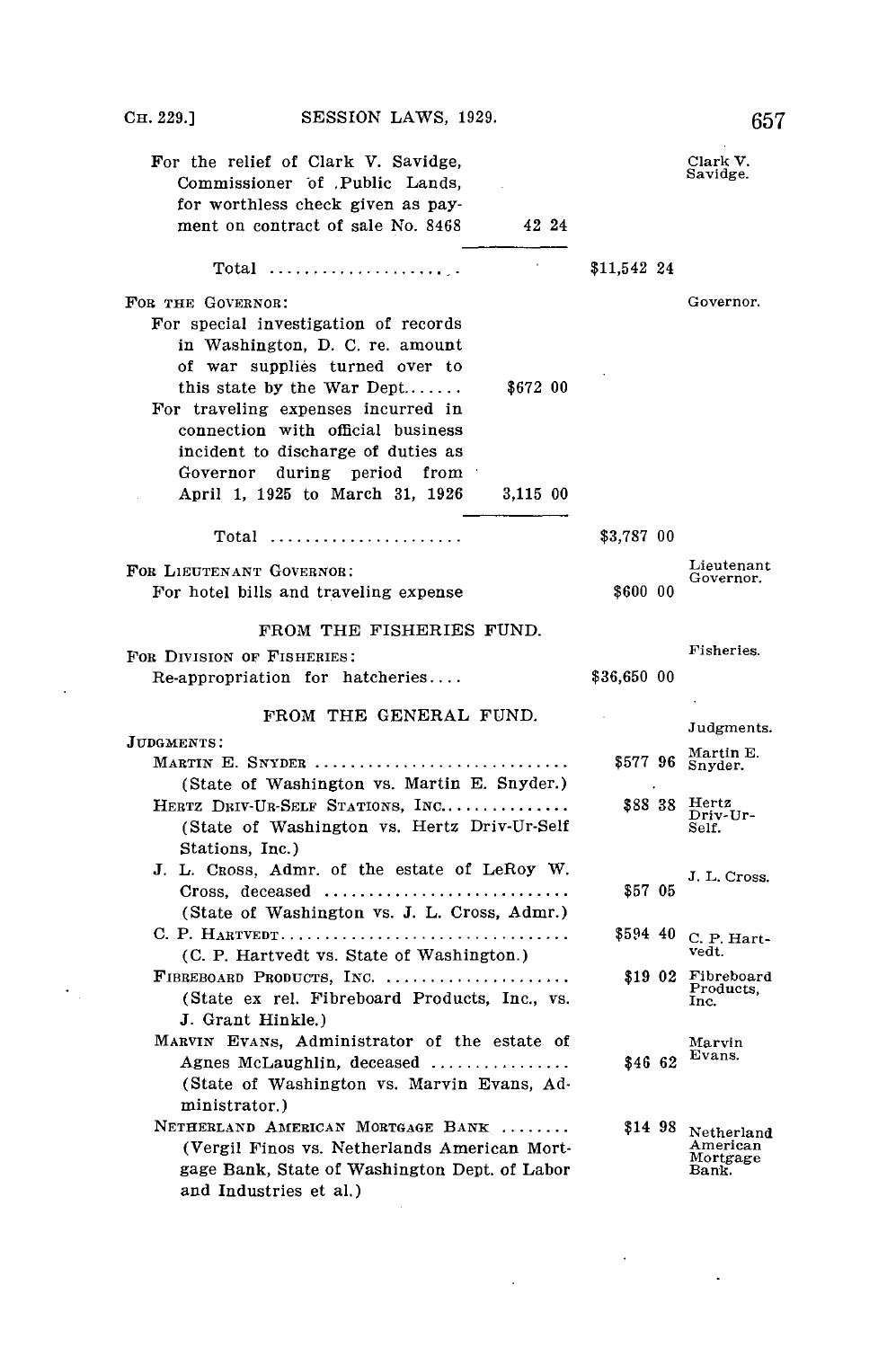| 658                                                   | SESSION LAWS, 1929.                                                                                             | [CH. 229.  |
|-------------------------------------------------------|-----------------------------------------------------------------------------------------------------------------|------------|
| Phineas<br>Saffron.                                   | PHINEAS SAFFRON<br>(State of Washington vs. Phineas Saffron.)                                                   | \$77 71    |
| R. A.<br>O'Brien.                                     | R. A. O'BRIEN<br>(State of Washington vs. R. A. O'Brien.)                                                       | \$774 77   |
| Geo. Smith,<br>Agnes<br>Smith.                        | GEO. SMITH and AGNES SMITH<br>(Geo. Smith and wife vs. State of Washington<br>and State Highway Department.)    | \$131 73   |
| Northern<br>Pacific<br>Railway.                       | NORTHERN PACIFIC RAILWAY COMPANY<br>(Northern Pacific Railway Co. vs. State of<br>Washington.)                  | \$6,152 20 |
| Mabel<br>O'Neal.                                      | MABEL O'NEAL<br>(State of Washington vs. Mabel O'Neal.)                                                         | \$66 56    |
| Theodore<br>Sterling.                                 | THEODORE STERLING<br>(State of Washington vs. Theodore Sterling.)<br>LAWRENCE COSTELLO, LOUIS COSTELLO and JACK | \$2544     |
| Lawrence<br>and Louis<br>Costello and<br>Jack Barton. | (State of Washington vs. Lawrence Costello)<br>et al.)                                                          | \$151 30   |
| Geo. Opacich.                                         | (State of Washington vs. Geo. Opacich.)                                                                         | \$81 45    |
| M. R.<br>Arnold.                                      | M. R. ARNOLD<br>(State of Washington vs. M. R. Arnold.)                                                         | \$149 94   |
| Geo. Manos.                                           | (State of Washington vs. Geo. Manos.)                                                                           | \$330 81   |
| Geo. S.<br>Heaton.                                    | GEO. S. HEATON<br>(State of Washington vs. Geo. S. Heaton.)                                                     | \$54970    |
| Great<br>Northern<br>Ry. Co.                          | GREAT NORTHERN RAILWAY Co.<br>(Great Northern Ry. vs. State of Washington.)                                     | \$5,783 09 |
|                                                       | FROM THE MOTOR VEHICLE FUND.                                                                                    |            |
| Sam War-<br>wick.                                     | SAM WARWICK<br>(Sam Warwick vs. State of Washington.)                                                           | \$2,034 96 |
|                                                       | FROM THE GENERAL FUND.                                                                                          |            |
| United<br>States Shoe<br>Machinery<br>Corporation.    | FOR UNITED STATES SHOE MACHINERY CORPORATION<br>(For rental of machinery to state penitentiary.)                | \$775      |
| Florence<br>Cope.                                     | (For cancelled general fund warrant No. 436156.)                                                                | \$37 74    |
| Amund Orset.                                          | AMUND ORSET<br>(For cancelled general fund warrant No. 430996.)                                                 | \$7970     |
| Puget<br>Sound<br>Power &                             | PUGET SOUND POWER & LIGHT CO<br>(For light furnished prior to present biennium.)                                | \$8 50     |
| Light Co.<br>North River<br>Transporta-<br>tion Co.   | NORTH RIVER TRANSPORTATION CO.<br>(For refund of overpayment of corporation license<br>tax.)                    | \$45 00    |
| Twin City<br>Transit Co.                              | TWIN CITY TRANSIT Co.<br>(For refund of overpayment of corporation license<br>tax.)                             | \$75 00    |

 $\ddot{\phantom{1}}$ 

l.

 $\ddot{\phantom{0}}$ 

l,

 $\sim$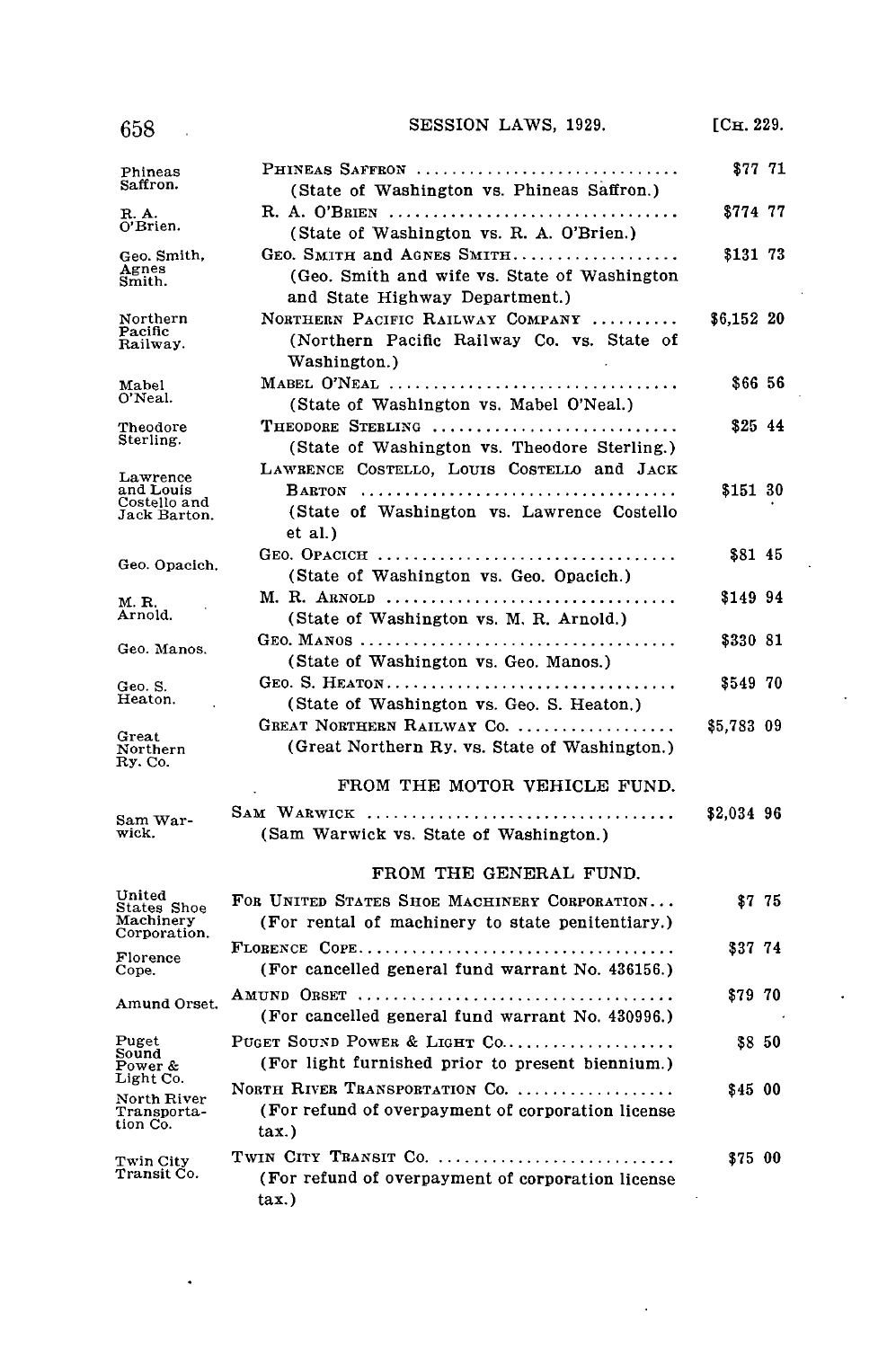l,

Ì

 $\ddot{\phantom{0}}$ 

| (For overpayment of corporation license tax.)                                                                                                                    |              | \$76 00 Kohler Co.                                   |
|------------------------------------------------------------------------------------------------------------------------------------------------------------------|--------------|------------------------------------------------------|
| GARFIELD COUNTY<br>(For overpayment of 1924 Centralia Normal<br>School Fund Tax.)                                                                                | \$60 65      | Garfield<br>county.                                  |
| PRESIDENTIAL ELECTORS<br>(For per diem and mileage.)                                                                                                             | \$277 00     | Presidential<br>electors.                            |
| TUBERCULOSIS HOSPITALS<br>(For an additional hospital in King County.)                                                                                           | \$30,000 00  | Tubercu-<br>losis<br>hospitals.                      |
| G. W. COLLINS<br>(For transporting prisoners prior to present bien-<br>nium.)                                                                                    | \$63 09      | $G.$ $W.$<br>Collins.                                |
| CONTINENTAL TELEGRAPH $Co.$<br>(For refund of corporation license tax a/c Su-<br>preme Court decision—G. N. Ry. Co. vs. State of<br>Washington.)                 | \$205 00     | Continental<br>Telegraph<br>Co.                      |
| SPOKANE, PORTLAND & SEATTLE RAILWAY CO<br>(For refund of corporation license tax a/c Su-<br>preme Court decision-G. N. Ry. Co. vs. State of<br>Washington.)      | \$1,491 00   | Spokane,<br>Portland &<br>Seattle Ry.<br>Co.         |
| CHICAGO, MILWAUKEE & ST. PAUL RAILWAY CO.<br>(For refund of corporation license tax a/c Su-<br>preme Court decision-G. N. Ry. Co. vs. State of<br>Washington.)   | \$4,000 00   | Chicago,<br>Milwaukee<br>& St. Paul<br>Ry.           |
| OREGON TRUNK RAILWAY<br>(For refund of corporation license tax a/c Su-<br>preme Court decision—G. N. Ry. Co. vs. State of<br>Washington.)                        | \$1,489 00   | Oregon<br>Trunk<br>Railway.                          |
| CHICAGO, MILWAUKEE & PUGET SOUND RAILWAY CO<br>(For refund of corporation license tax a/c Su-<br>preme Court decision-G. N. Ry. Co. vs. State of<br>Washington.) | \$946 50     | Chicago,<br>Milwaukee<br>& Puget<br>Sound Ry.<br>Co. |
| FROM THE MOTOR VEHICLE FUND.<br>BALLOU & WRIGHT<br>(For material furnished prior to present bien-                                                                | \$29 75      | Ballou &<br>Wright.                                  |
| nium.)<br>(For services prior to present biennium.)                                                                                                              | \$15 80      | D. J. W.<br>Murdock.                                 |
| FROM THE GENERAL FUND.                                                                                                                                           |              |                                                      |
| FOR BOUNTIES ON WILD ANIMALS<br>. <i>.</i> .<br>(For period ending March 31st, 1929.)                                                                            | \$8,000 00   | Wild animal<br>bounties.                             |
| FOR DEPARTMENT OF AGRICULTURE<br>(For destruction of predatory animals.)                                                                                         | \$25,000 00] | Vetoed.                                              |

 $\ddot{\phantom{0}}$ 

 $\left\{\n \begin{array}{c}\n \text{Vetoed.}\n \end{array}\n\right.$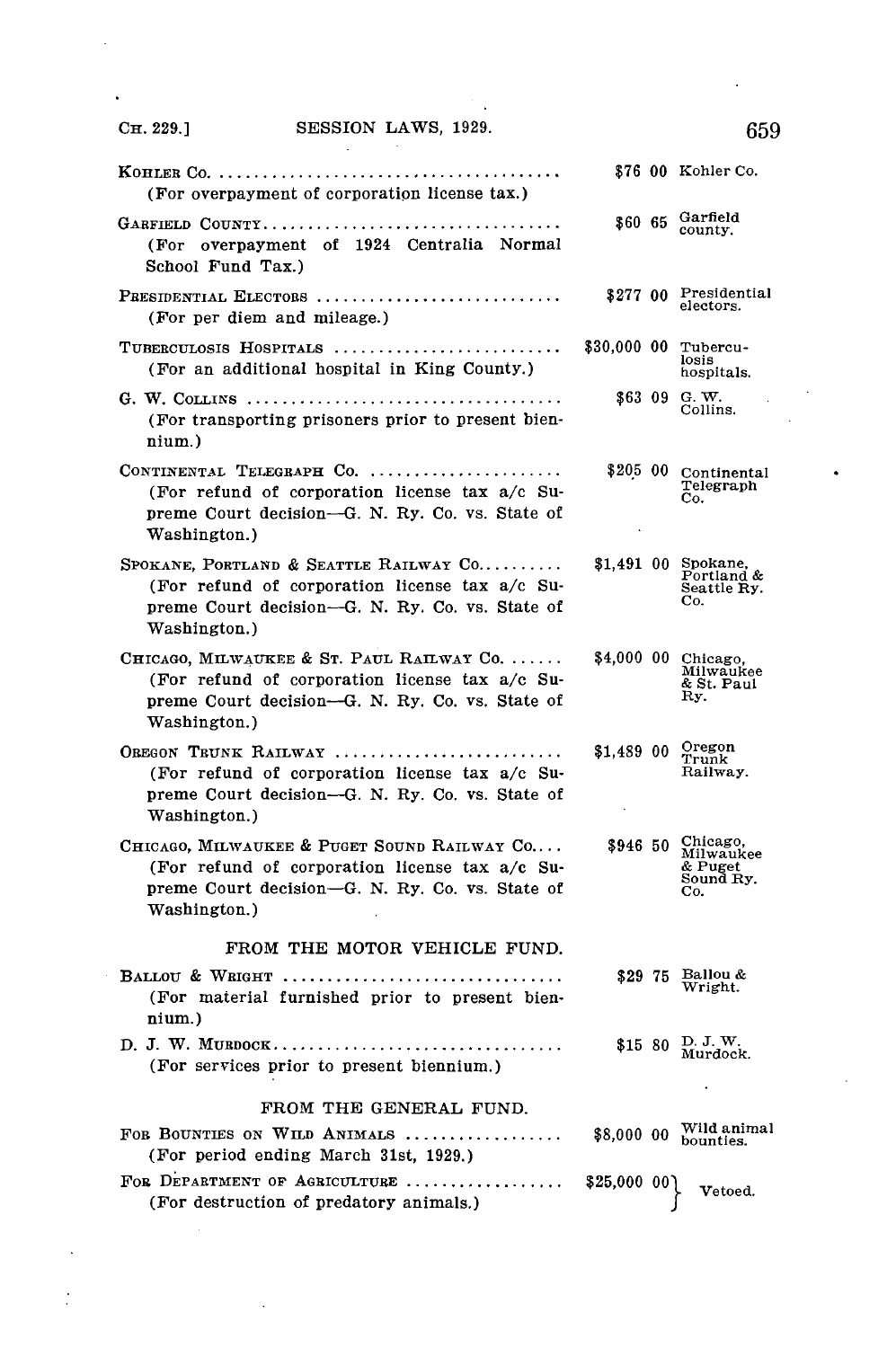| 660                              | SESSION LAWS, 1929.                                                                                                                                                                                                                                                                                                                                                                                                  | [CH. 229]  |        |
|----------------------------------|----------------------------------------------------------------------------------------------------------------------------------------------------------------------------------------------------------------------------------------------------------------------------------------------------------------------------------------------------------------------------------------------------------------------|------------|--------|
|                                  | FROM THE FISHERIES FUND.                                                                                                                                                                                                                                                                                                                                                                                             |            |        |
| Seals<br>destruction.            | FOR DESTRUCTION OF SEALS to March 31, $1929$                                                                                                                                                                                                                                                                                                                                                                         | \$1,500 00 |        |
|                                  | FROM THE PARKS AND PARKWAYS FUND.                                                                                                                                                                                                                                                                                                                                                                                    |            |        |
| <b>State Parks</b><br>Committee. | FOR THE STATE PARKS COMMITTEE<br>(For the period ending March 31st, 1929, on ac-<br>count of restoration of caretaker's residence which<br>was destroyed by fire.)                                                                                                                                                                                                                                                   | \$2,202 86 |        |
|                                  | FROM THE PERMANENT HIGHWAY FUND.                                                                                                                                                                                                                                                                                                                                                                                     |            |        |
| Garfield<br>county.              | FOR GARFIELD COUNTY<br>(For overpayment of 1924 Permanent Highway<br>tax.)                                                                                                                                                                                                                                                                                                                                           |            | \$5 95 |
| Walla Walla .<br>county.         | FOR WALLA WALLA COUNTY<br>(For overpayment of 1927 Permanent Highway)<br>$\tan$ .                                                                                                                                                                                                                                                                                                                                    | \$139 05   |        |
|                                  | FROM THE GENERAL FUND.                                                                                                                                                                                                                                                                                                                                                                                               |            |        |
| Fleischmann<br>Co.               | THE FLEISCHMANN Co.<br>(For supplies furnished prior to present bien-<br>nium.)                                                                                                                                                                                                                                                                                                                                      | \$371 10   |        |
|                                  | FOR SERVICES RENDERED OR MATERIAL FURNISHED PRIOR<br>TO PRESENT BIENNIUM:                                                                                                                                                                                                                                                                                                                                            |            |        |
|                                  | UNDERWOOD TYPEWRITER CO.                                                                                                                                                                                                                                                                                                                                                                                             | \$14 85    |        |
|                                  | PACIFIC COAST COAL CO.                                                                                                                                                                                                                                                                                                                                                                                               | \$36 00    |        |
|                                  | FORDS PRAIRIE COAL CO.                                                                                                                                                                                                                                                                                                                                                                                               | \$11 81    |        |
|                                  | MILLER-CALLISON STORAGE & TRANSFER CO.                                                                                                                                                                                                                                                                                                                                                                               | \$2576     |        |
|                                  | DR. L. G. KIMSEY                                                                                                                                                                                                                                                                                                                                                                                                     | \$14 00    |        |
|                                  | DR. J. F. PATRICK                                                                                                                                                                                                                                                                                                                                                                                                    | \$118 00   |        |
|                                  | DR. G. M. MACGREGOR                                                                                                                                                                                                                                                                                                                                                                                                  |            | \$9 00 |
|                                  | FROM THE ACCIDENT FUND.                                                                                                                                                                                                                                                                                                                                                                                              |            |        |
| Samuel<br>Weimer.                | SAMUEL WEIMER<br>(For cancelled Accident Fund warrants Nos.<br>155921, 158569, 150514, 153138, 147898, 145228,<br>142690, 140040, 137195, 133918, 163567, 65513, 67527,<br>69490, 71532, 73267, 75618, 77687, 80218, 82312,<br>84618, 86684, 93920, 96520, 98938, 101581, 104854,<br>108368, 112007, 114949, 117836, 121311, 124396,<br>127843, 131195, 161856, 61969, 56168, 60255, 58293,<br>54138, 89206, 91579.) | \$107 50   |        |
|                                  | FROM THE GENERAL FUND.                                                                                                                                                                                                                                                                                                                                                                                               |            |        |
| Consul<br>General of<br>Latavia. | FOR CONSUL GENERAL OF LATAVIA, as representative of<br>the heirs of Martin Essar (Eser), deceased,<br>$(Yakima$ County)                                                                                                                                                                                                                                                                                              | \$471 44   |        |
| Seattle<br>Trust Co.             | FOR SEATTLE TITLE TRUST Co., as executor of the<br>estate of James O'Malley, deceased                                                                                                                                                                                                                                                                                                                                | \$200 AO   |        |
|                                  |                                                                                                                                                                                                                                                                                                                                                                                                                      |            |        |

J.

 $\ddot{\phantom{1}}$ 

estate of James O'Malley, deceased **...............** \$200 00

 $\bullet$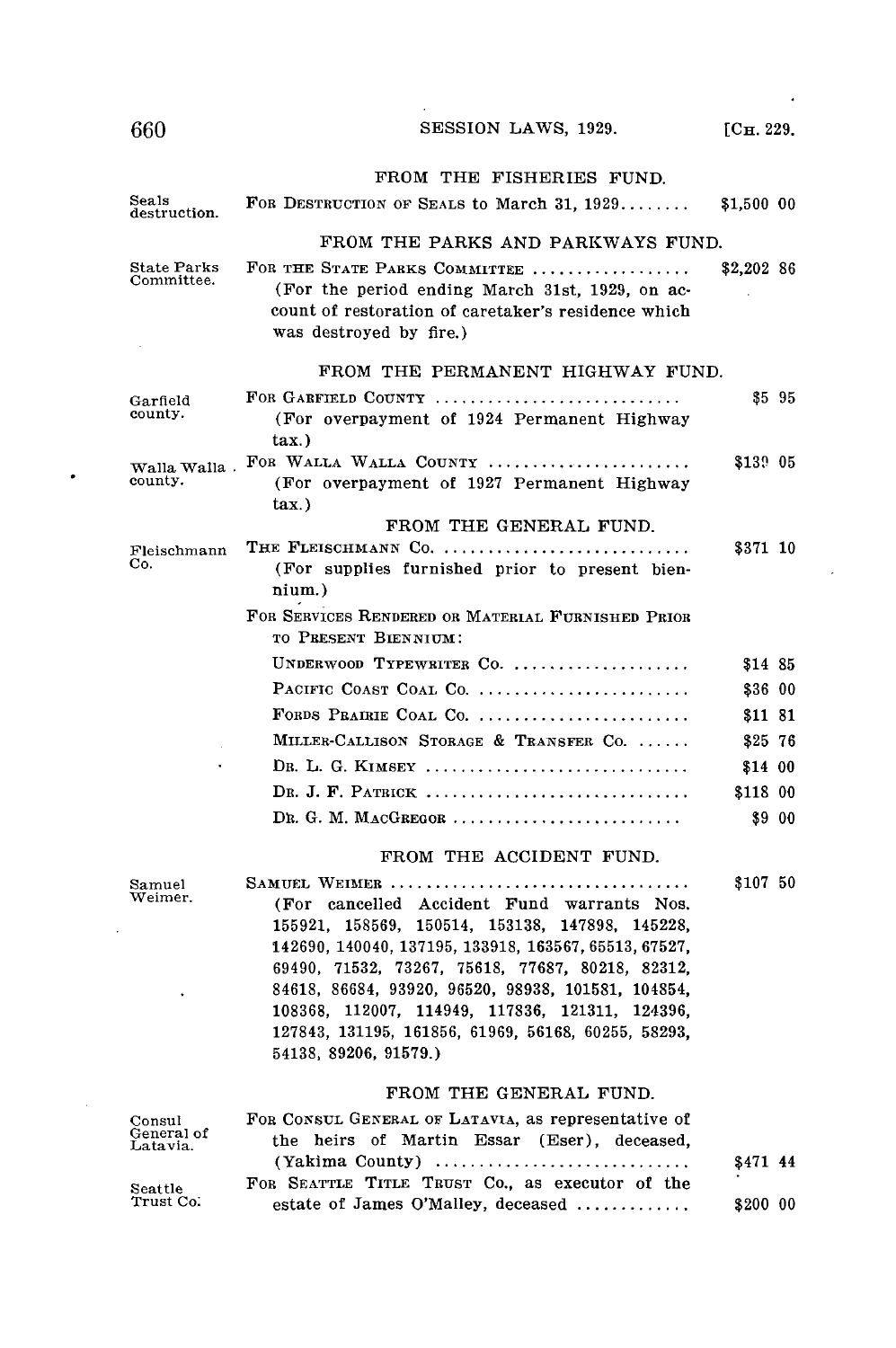$\sim 10^{-11}$ 

 $\mathcal{L}^{\text{max}}$  .

 $\sim 10^6$ 

| For W. W. SHIELDS, Treasurer of King County, Wash-<br>ington:                                                                          |            | $W, W$ .<br>Shields.    |
|----------------------------------------------------------------------------------------------------------------------------------------|------------|-------------------------|
| For refund for 1923 general taxes due and unpaid<br>on real property escheated in the Estate of                                        |            |                         |
| William Curtin, Deceased, on March 5, 1927<br>FOR ALEX M. PEABODY, as Executor of the Estate of<br>Charles E. Peabody, Deceased:       | \$14 54    | Alex M.<br>Peabody.     |
| Refund of overpayment of inheritance $\alpha x$                                                                                        | \$21954    |                         |
| FOR E. B. PALMER, as Executor of the Estate of Vir-<br>ginia Gans Ruckman. Deceased:                                                   |            | E. B. Palmer.           |
| Refund of overpayment of inheritance tax                                                                                               | \$98 51    |                         |
| FOR A. A. LAFROMBOISE, as Administrator of the Es-                                                                                     |            | A. A. La-<br>Fromboise. |
| tate of Joseph Goslin, Deceased:<br>Refund for 1925 general taxes due and unpaid on<br>real property escheated in the Estate of Joseph |            |                         |
| Goslin, Deceased, on September 28, 1927                                                                                                | S6 75      |                         |
| For Ep. Engelsen, as Administrator of the Estate of<br>Arthur Lawson, Deceased:                                                        |            | Ed. Engel-<br>sen.      |
| Refund of overpayment of inheritance tax                                                                                               | \$19887    |                         |
| For HELEN HELDER, as Administratrix of the Estate<br>of Bert Helder, Deceased:                                                         |            | Helen<br>Helder.        |
| Refund of overpayment of inheritance $tax$                                                                                             | \$27 25    |                         |
| FOR GEORGE W. MORGAN, as Executor of the Estate of<br>Mary F. Severance, Deceased:                                                     |            | George W.<br>Morgan.    |
| Refund of overpayment of inheritance $\alpha x$                                                                                        | \$188 00   |                         |
| FOR ALMA MOONEY, as Administratrix of the Estate<br>of John Hulik, Deceased                                                            | \$505 41   | Alma<br>Mooney.         |
| FOR LEROY W. CHAMBERS, as Administrator of the<br>Estate of Mary Mathews, Deceased:                                                    |            | LeRoy W.<br>Chambers.   |
| Refund of overpayment of cash escheated to the<br>State of Washington                                                                  | \$200 70   |                         |
| For W. K. INMAN, as Administrator of the Estate of                                                                                     |            | W.K.<br>Inman.          |
| Alexander K. Pesonen, Deceased:<br>Refund of costs paid in Supreme Court of the                                                        |            |                         |
| State of Washington, said costs being taxed                                                                                            |            |                         |
| against the State of Washington                                                                                                        | \$51 85    |                         |
| For C. C. PINNICK, Administrator of Estate of<br>John P. Kuros:                                                                        |            | C. C.<br>Pinnick.       |
| Claim of heirship by Oscar Klocker,                                                                                                    |            |                         |
| \$843 27<br>estate                                                                                                                     |            |                         |
| And One Liberty Bond<br>100 00                                                                                                         | 894327     | Austin                  |
| FOR AUSTIN E. CASE, as Executor of the Estate of<br>John Buchanan, Deceased:                                                           |            | E. Case.                |
| Refund of inheritance $\max$ paid $\ldots$                                                                                             | \$1,378 15 |                         |
| FOR JOHN E. GALLAGHER, as Administrator of the<br>Estate of Gabriel Olsen Weig, Deceased                                               | \$5.510 79 | John E.<br>Gallagher.   |
| $\ddot{\phantom{0}}$                                                                                                                   |            |                         |

**661**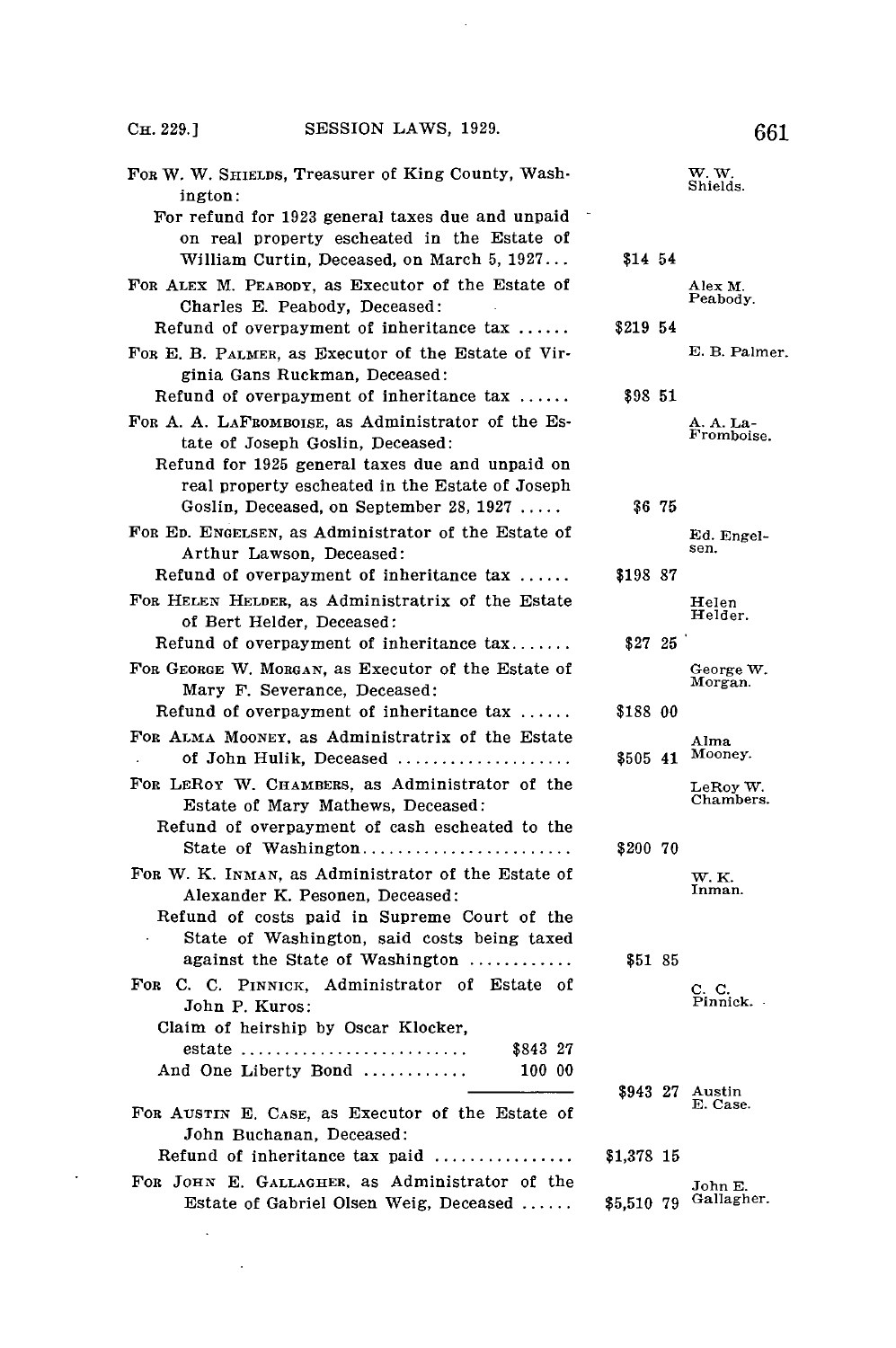$\ddot{\phantom{a}}$ 

| Vetoed.                         | For J. L. Cross, as Administrator of the Estate of<br>LeRoy W. Cross, Deceased:<br>Refund of costs paid in Supreme Court of the<br>State of Washington, said costs being taxed<br>against the State of Washington | \$54 80    |       |
|---------------------------------|-------------------------------------------------------------------------------------------------------------------------------------------------------------------------------------------------------------------|------------|-------|
| Neil W.<br>Bell estate.         | FOR THE ADMINISTRATOR of the Estate of Neil W. Bell,                                                                                                                                                              | \$4,222 94 |       |
| Nils Han-<br>sen estate.        | FOR THE ADMINISTRATOR of the Estate of Nils Hansen,<br>Deceased                                                                                                                                                   | \$2,689 60 |       |
| J. F. My-<br>han estate.        | FOR THE ADMINISTRATOR of the Estate of J. F. Myhan,<br>Deceased:                                                                                                                                                  |            |       |
|                                 | Refund of overpayment against estate of J. F.<br>Myhan, State Hotel Inspector                                                                                                                                     | \$6586     |       |
| Norma<br>Dahlin.                | FOR THE GUARDIAN OF NORMA DAHLIN, minor child:<br>Damages for injuries received when struck by<br>Northern State Hospital Cadillac sedan                                                                          | \$750 00   |       |
| C. H. Fry.                      | FOR THE RELIEF OF C. H. FRY:<br>For construction of sewer on 6th Ave. So. between<br>Holgate and Connecticut Sts. authorized under<br>Ordinance No. 50792 of the City of Seattle.                                 | \$278 96   |       |
| Kinman.<br>Morris &<br>Company. | FOR THE RELIEF OF KINMAN, MORRIS & COMPANY,<br>Spokane, Washington                                                                                                                                                | \$25 00    |       |
| L. S. Lamb.                     | FOR THE RELIEF OF L. S. LAMB, Seattle, Washington.                                                                                                                                                                |            | 25 00 |
| Geo. A.<br>Hall, Adm.           | FOR THE RELIEF OF GEO. A. HALL, Executor of the<br>Estate of T. J. McBratney:<br>On Account of purchase of Olympia Tidelands<br>tract plus int. from Oct. 17, 1927 to April 1,                                    | \$664 69   |       |
| Joseph<br>Zamberlain.           | FOR THE RELIEF OF JOSEPH ZAMBERLAIN:<br>On account of purchase of Olympia Tidelands<br>tract plus int. from Oct. 17, 1927, to April 1,                                                                            | \$1,041 61 |       |
|                                 | FROM THE ACCIDENT FUND.                                                                                                                                                                                           |            |       |
| Vetoed.                         | FOR THE RELIEF OF EMERY and NELSON:<br>For refund of merit rating credit, balance                                                                                                                                 | \$634 87   |       |
|                                 | FROM THE GENERAL FUND.                                                                                                                                                                                            |            |       |
| Montesano.                      | FOR THE CITY OF MONTESANO:<br>For refund of application fee No.<br>2309, for a permit to divert water<br>of east branch of Satsop River<br>\$200 00<br>7 20<br>And publication fee                                |            |       |
|                                 | Total                                                                                                                                                                                                             | \$207 20   |       |

l,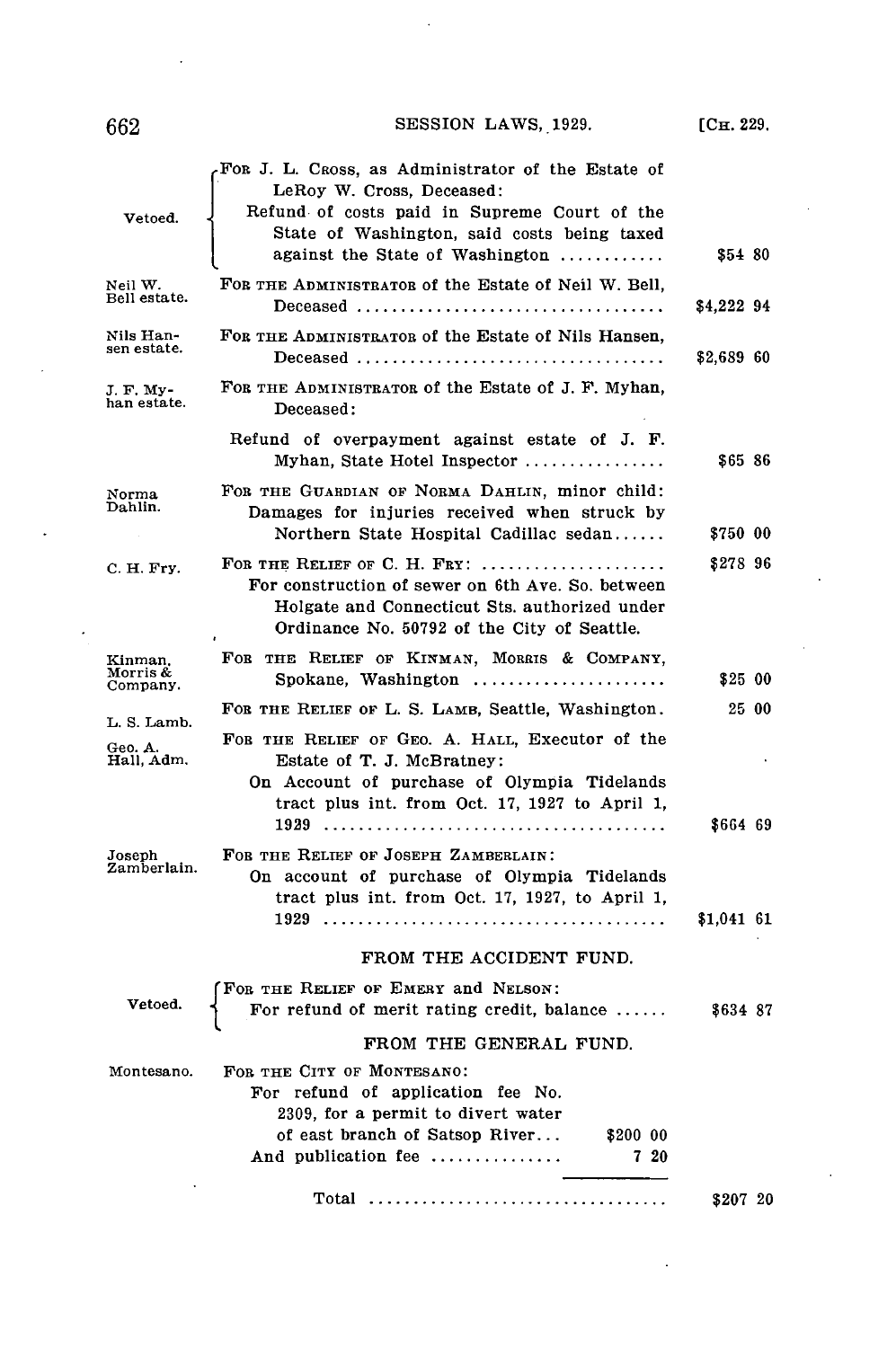| $C_{H.} 229.$ ]                       | SESSION LAWS, 1929.                                                                                                                                                                 |              | 663                                  |
|---------------------------------------|-------------------------------------------------------------------------------------------------------------------------------------------------------------------------------------|--------------|--------------------------------------|
| FOR THE RELIEF OF F. O. HASTINGS:     | For reimbursement of amount paid for tide lands,<br>Island County, due to re-survey                                                                                                 | \$120 60     | F. O.<br>Hastings.                   |
| FOR THE ATTORNEY GENERAL:             | Tax litigation                                                                                                                                                                      | \$50,000 00  | Attornev<br>General.                 |
|                                       | FROM THE GAME FUND.                                                                                                                                                                 |              |                                      |
|                                       | FOR THE RELIEF OF MRS. EDWIN JARRISH  \$1,120 00 Mrs. Edwin                                                                                                                         |              | Jarrish.                             |
|                                       | FROM THE GENERAL FUND.                                                                                                                                                              |              |                                      |
|                                       | FOR THE DEPARTMENT OF BUSINESS CONTROL. Archives:                                                                                                                                   | \$10,000 00  | <b>Business</b><br>Control.          |
|                                       | FROM THE CAPITOL BUILDING CONSTRUCTION FUND.                                                                                                                                        |              |                                      |
|                                       | Lunch room equipment $\ldots$ \$16,000 00 Lunch                                                                                                                                     |              | room.                                |
|                                       | FROM THE GENERAL FUND.                                                                                                                                                              |              |                                      |
| FOR WASHINGTON STATE REFORMATORY:     |                                                                                                                                                                                     |              | Reformatory.                         |
|                                       | Operations<br>\$19,964 00<br>Kitchen, Mess Hall, Auditorium,<br>Hospital and Bakery $178,759$ 00                                                                                    |              |                                      |
|                                       |                                                                                                                                                                                     |              |                                      |
| FOR WASHINGTON VETERANS' HOME:        |                                                                                                                                                                                     |              | $\rm{Veterans'}$                     |
|                                       |                                                                                                                                                                                     | \$6,000 00   | Home.                                |
| FOR WESTERN STATE HOSPITAL:           |                                                                                                                                                                                     |              | $\operatorname{Western}$             |
|                                       | FOR THE DEPARTMENT OF LABOR AND INDUSTRIES:                                                                                                                                         |              | Labor and<br>\$19,000 00 Industries. |
|                                       | FOR THE SUPERINTENDENT OF PUBLIC INSTRUCTION:<br>For the purpose of paying the increased salary<br>as provided in Chapter 163 of the Laws of<br>1925, from Jan. 15 to April 1, 1929 | \$210 00     | Supt. Public<br>Instruction.         |
| FOR THE STATE TREASURER:              | For the purpose of paying the increased salary as<br>provided in Chapter 90 of the Laws of the<br>Extraordinary Session of 1925, from Jan. 15,<br>to April 1, 1929                  | \$206 99     | State<br>Treasurer.                  |
| FOR THE DIVISION OF SAVINGS AND LOAN: |                                                                                                                                                                                     | $$7.50000$ . | Savings<br>and Loan<br>Division.     |
| FOR THE DIVISION OF BANKING:          |                                                                                                                                                                                     | \$10,000 00  | Banking<br>Division.                 |

 $\label{eq:2.1} \frac{1}{\sqrt{2}}\int_{\mathbb{R}^3}\frac{1}{\sqrt{2}}\left(\frac{1}{\sqrt{2}}\right)^2\frac{1}{\sqrt{2}}\left(\frac{1}{\sqrt{2}}\right)^2\frac{1}{\sqrt{2}}\left(\frac{1}{\sqrt{2}}\right)^2\frac{1}{\sqrt{2}}\left(\frac{1}{\sqrt{2}}\right)^2\frac{1}{\sqrt{2}}\left(\frac{1}{\sqrt{2}}\right)^2\frac{1}{\sqrt{2}}\frac{1}{\sqrt{2}}\frac{1}{\sqrt{2}}\frac{1}{\sqrt{2}}\frac{1}{\sqrt{2}}\frac{1}{\sqrt{2}}$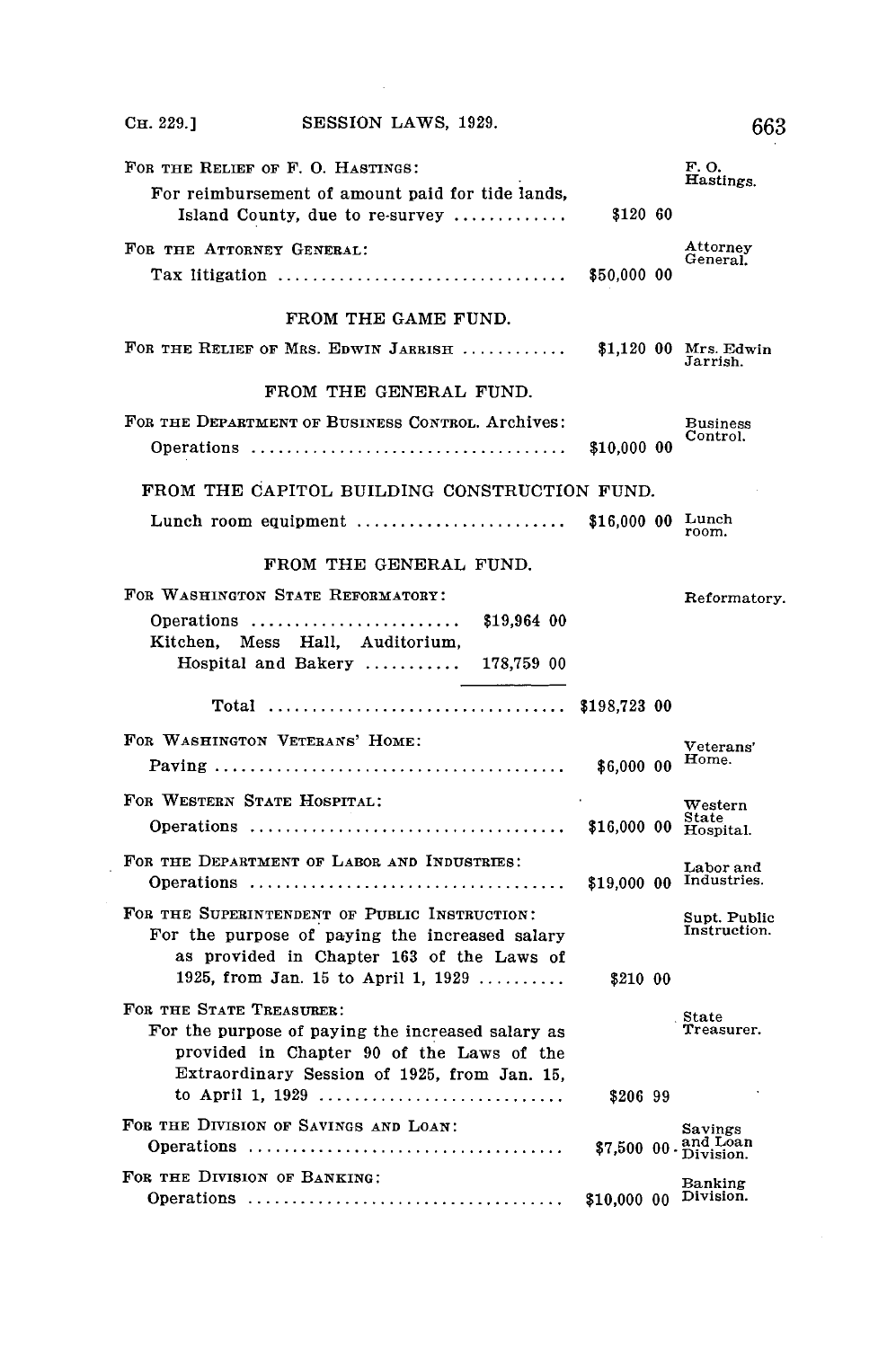| Legislative<br>expense.                         | FOR LEGISLATIVE EXPENSE:<br>For the expense of Twenty-first Legis-                                                                                                                           |                     |  |
|-------------------------------------------------|----------------------------------------------------------------------------------------------------------------------------------------------------------------------------------------------|---------------------|--|
|                                                 | lature $\ldots \ldots \ldots \ldots \ldots \ldots \ldots \ldots$<br>\$5,000 00<br>For indexing Senate and House Jour-                                                                        |                     |  |
|                                                 | nals<br>100 00                                                                                                                                                                               |                     |  |
|                                                 | $Pritting \dots \dots \dots \dots \dots \dots \dots \dots \dots$<br>3,000 00<br>For printing, indexing, binding and<br>editing Session Laws, Senate and<br>House Journals and other legisla- |                     |  |
|                                                 | tive printing $\ldots \ldots \ldots \ldots \ldots$<br>1.000 00                                                                                                                               |                     |  |
|                                                 |                                                                                                                                                                                              | \$9,100 00          |  |
| State<br>library.                               | FOR THE STATE LIBRARY                                                                                                                                                                        | \$5,000 00          |  |
|                                                 | FROM THE RECLAMATION REVOLVING FUND.                                                                                                                                                         |                     |  |
| . Columbia<br>Basin                             | COLUMBIA BASIN SURVEY                                                                                                                                                                        | \$18,000 00         |  |
| survey.                                         | FROM THE GENERAL FUND.                                                                                                                                                                       |                     |  |
| Conservative<br>Land &                          | FOR THE RELIEF OF THE CONSERVATIVE LAND & INVEST-                                                                                                                                            |                     |  |
| Investment<br>Co.                               | MENT COMPANY, a corporation $\ldots \ldots \ldots \ldots$                                                                                                                                    | \$2,000 00          |  |
|                                                 | FOR THE RELIEF OF MRS. LIDA M. PALMER:<br>Refund of overpayment to the State Land Com-                                                                                                       |                     |  |
|                                                 | missioner                                                                                                                                                                                    | \$35 00             |  |
|                                                 | FOR THE RELIEF OF SARILDA MCKEOWN                                                                                                                                                            | \$365 45            |  |
|                                                 | (Upon delivery of subrogation of claim.)                                                                                                                                                     |                     |  |
| Vetoed.                                         | FOR THE RELIEF OF A. K. MILLAY $\ldots, \ldots, \ldots, \ldots$<br>(Upon delivery of subrogation of claim.)                                                                                  | \$709 44            |  |
|                                                 | FOR THE RELIEF OF ETHEL B. FOLEY<br>(Upon delivery of subrogation of claim.)                                                                                                                 | \$1,142 52          |  |
|                                                 | FOR THE RELIEF OF J. B. HERGESHEIMER                                                                                                                                                         | \$194 00            |  |
|                                                 | (Upon delivery of subrogation of claim.)                                                                                                                                                     |                     |  |
|                                                 | FOR THE RELIEF OF A. W. PLATTS:                                                                                                                                                              |                     |  |
|                                                 | Refund on truck license                                                                                                                                                                      | \$56 00             |  |
|                                                 | FOR THE RELIEF OF FRED BOARDMAN:                                                                                                                                                             |                     |  |
|                                                 | Indemnity for cattle<br>FOR THE RELIEF OF ALFRED JUNQUEST                                                                                                                                    | \$50 00<br>\$375 00 |  |
|                                                 |                                                                                                                                                                                              |                     |  |
|                                                 | FROM THE MOTOR VEHICLE FUND.                                                                                                                                                                 |                     |  |
| Copenhagen<br>Bros.                             | FOR THE RELIEF OF COPENHAGEN BROTHERS:                                                                                                                                                       |                     |  |
|                                                 | For balance due on Road Contract No. 459 in<br>Lewis County                                                                                                                                  | \$114 56            |  |
|                                                 |                                                                                                                                                                                              |                     |  |
| James Hall.                                     | FROM THE GENERAL FUND.                                                                                                                                                                       |                     |  |
|                                                 | FOR THE RELIEF OF JAMES HALL, Vancouver, Wash-                                                                                                                                               | \$1,120 00          |  |
| Tieton                                          | FOR TIETON WATER USERS' ASSOCIATION:                                                                                                                                                         |                     |  |
| $\operatorname{\mathsf{water}}$<br>$\bf User's$ | For water charge assessments on the NW $\frac{1}{4}$ and                                                                                                                                     |                     |  |
| Ass'n.                                          | N <sup>1</sup> / <sub>2</sub> of SW <sup>1</sup> / <sub>4</sub> of Sec. 36-13-17 E                                                                                                           | \$12,130 88         |  |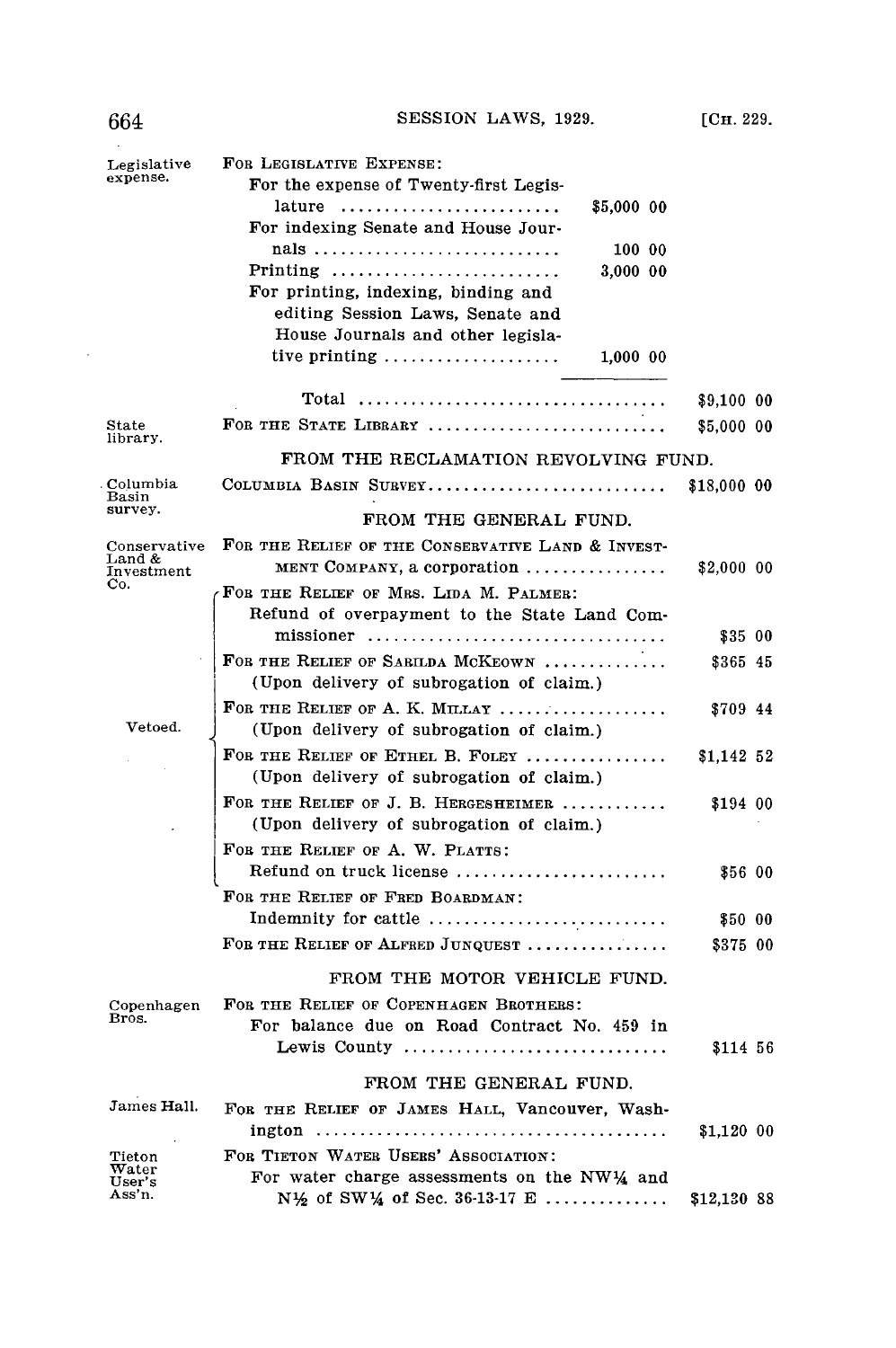$\mathcal{L}^{\text{max}}_{\text{max}}$ 

| FROM THE HARBOR IMPROVEMENT FUND.<br>To be distributed in accordance with Chapters 168,<br>169 and 170, Laws of 1913, based on receipts,                                                                                                                                                                                                |                            | Harbor<br>improvement.    |
|-----------------------------------------------------------------------------------------------------------------------------------------------------------------------------------------------------------------------------------------------------------------------------------------------------------------------------------------|----------------------------|---------------------------|
| (including deficiency)                                                                                                                                                                                                                                                                                                                  | \$30,121 92                |                           |
| FROM THE OREGON LICENSE FUND.<br>To be deposited and become part of the State Fish-                                                                                                                                                                                                                                                     | \$1,649 21                 | Vetoed.                   |
| FROM THE MOTOR VEHICLE FUND.                                                                                                                                                                                                                                                                                                            |                            | Department<br>of License. |
| FOR THE DEPARTMENT OF LICENSE:<br>To carry out the provisions of Senate Bill No. 104,<br>Operations                                                                                                                                                                                                                                     | \$12,000 00                |                           |
| FROM THE GENERAL FUND.                                                                                                                                                                                                                                                                                                                  |                            |                           |
| FOR WASHINGTON STATE PENITENTIARY:<br>Women's Ward building and equipment $\dots\dots$                                                                                                                                                                                                                                                  | \$21,000 00<br>\$85,000 00 | State<br>penitentiary.    |
| FOR THE MILITARY DEPARTMENT:                                                                                                                                                                                                                                                                                                            | \$15,000 00                |                           |
| FOR COLUMBIA IRRIGATION DISTRICT:<br>SW1/4, NE'ly of Canal and south of ry. and SE1/4,<br>lying N of Canal and south of railroad, all in<br>Sec. 36, Twp. 8, Range 30, in Benton County,<br>taxes for 1927                                                                                                                              | \$1,299 87                 |                           |
| FOR SUNNYSIDE VALLEY IRRIGATION DISTRICT:<br>State Addition to Prosser, Blocks 1 to 8 inclusive,<br>taxes for 1925, 1926 and $1927$<br>State Addition to City of Prosser, Benton Co.:<br>Blocks 17 to 20 inclusive; Blocks 21 to 24 in-<br>clusive; Blocks 40 to 43 inclusive; Blocks 44<br>to 47 inclusive; Blocks 48 to 49 inclusive; | \$1,459 71                 | Vetoed.                   |
| Blocks 63 to 66 inclusive-taxes for 1925, 1926                                                                                                                                                                                                                                                                                          | \$475 73                   |                           |
| FOR HORSE HEAVEN IRRIGATION DISTRICT:<br>$SW\frac{1}{4}$ of Sec. 16, Twp. 6, Range 27; SE $\frac{1}{4}$ of Sec.<br>16, Twp. 6, Range 27; N1/2 of Sec. 16, Twp. 6,<br>Range 27, Benton County-taxes for 1927                                                                                                                             | \$32 00                    |                           |
| FOR KENNEWICK IRRIGATION DISTRICT:<br>$NW\frac{1}{4}$ of SE $\frac{1}{4}$ Sec. 16, Twp. 9, Range 27, Benton<br>NW14 NW14, Sec. 16, Twp. 9, Range 27, Benton<br>County, taxes for 1927                                                                                                                                                   | \$2 14<br>\$26 00          |                           |
|                                                                                                                                                                                                                                                                                                                                         |                            |                           |
| FROM THE GENERAL FUND.<br>FOR THE STATE TREASURER                                                                                                                                                                                                                                                                                       | \$42 00                    | State<br>Treasurer.       |